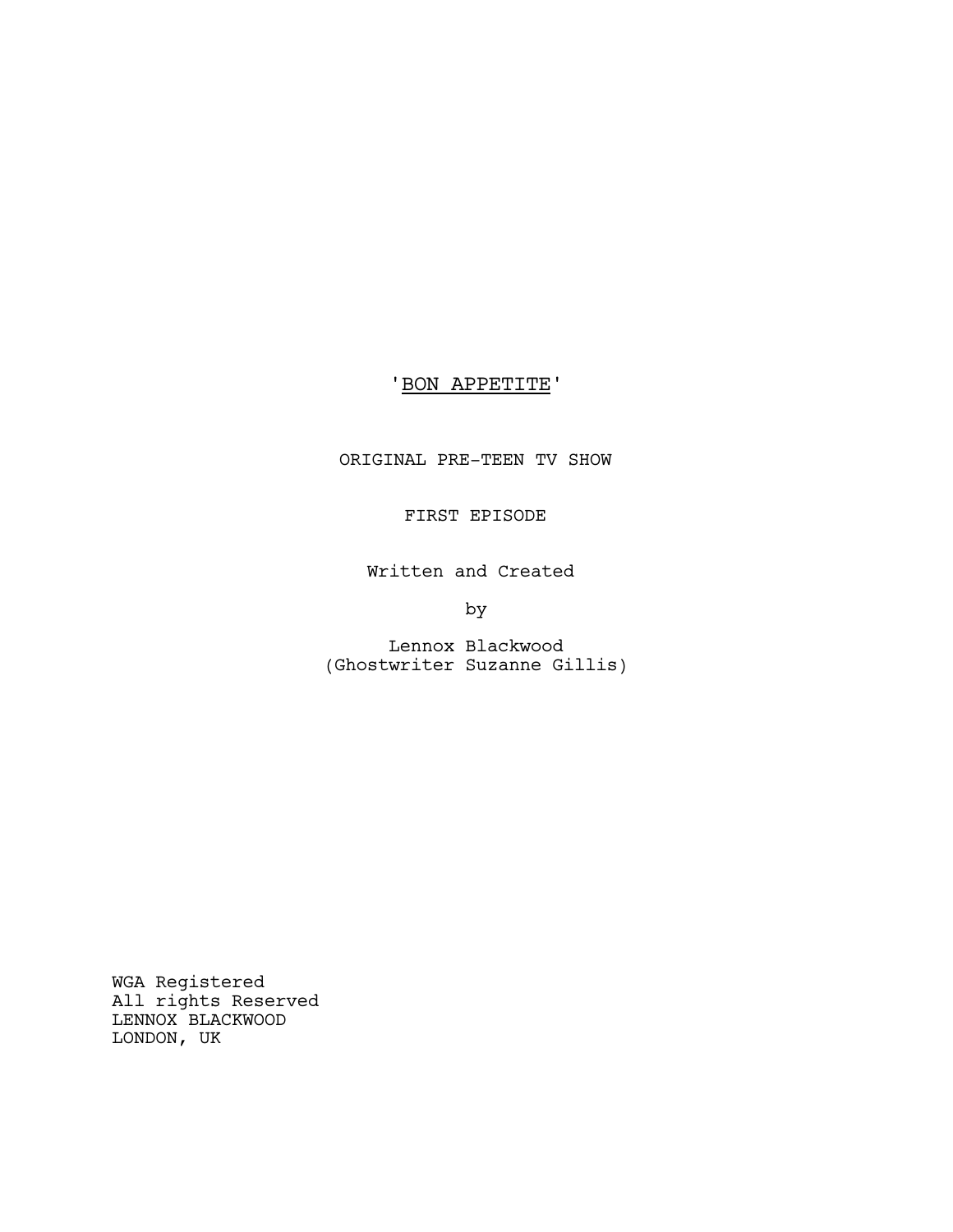EXT. CLAPHAM NEIGHBORHOOD (SOUTH LONDON) - DAY

A cheerful-looking catering shop named 'BON APPETITE' sits on a busy street in London.

INT. BON APPETITE KITCHEN - DAY

second.

A large kitchen bustling with activity. A dark-skinned chef, EMMETT CLARK, mid 40s, stands by the stove, stirring several pots as sweat pours from his brow. He wears a white chef's coat and white chef's hat as the WHISK suddenly jumps out of his hand and TALKS!

> KINGSTON THE WHISK (Jamaican accent) Hey! Slow down, mon. Why must you insist on doing everything yourself? Am I not quick enough?

EMMETT You're too slow. I've got six orders not even finished yet, and the delivery boy will be here any

DAPHNE, the DOUBLE RANGE EIGHT GRILL OVEN opens and shuts her DOUBLE OVEN DOORS, revealing some baking treats inside.

DAPHNE

(American Southern accent) That's just like y'all! Yelling while I'm baking my biscuits! Do you want them to fall, and us having to start them from scratch again!?

ALDWYN, the Kitchen CLOCK chimes in as his hands twirl.

#### ALDWYN

What a disgrace. Twenty minutes behind and that floor is still a mess! Why, in my day, we'd have the upper deck swabbed, the lower deck swabbed, and a crew of five hundred already fed, plus the galley spotless by now! And that was with German submarines headed straight for us!

His hands move and reposition themselves on the correct time, followed by CHIMES and a SHIP'S HORN BLOW. Emmett lets go of the cooking utensils at the stove, as Kingston takes over.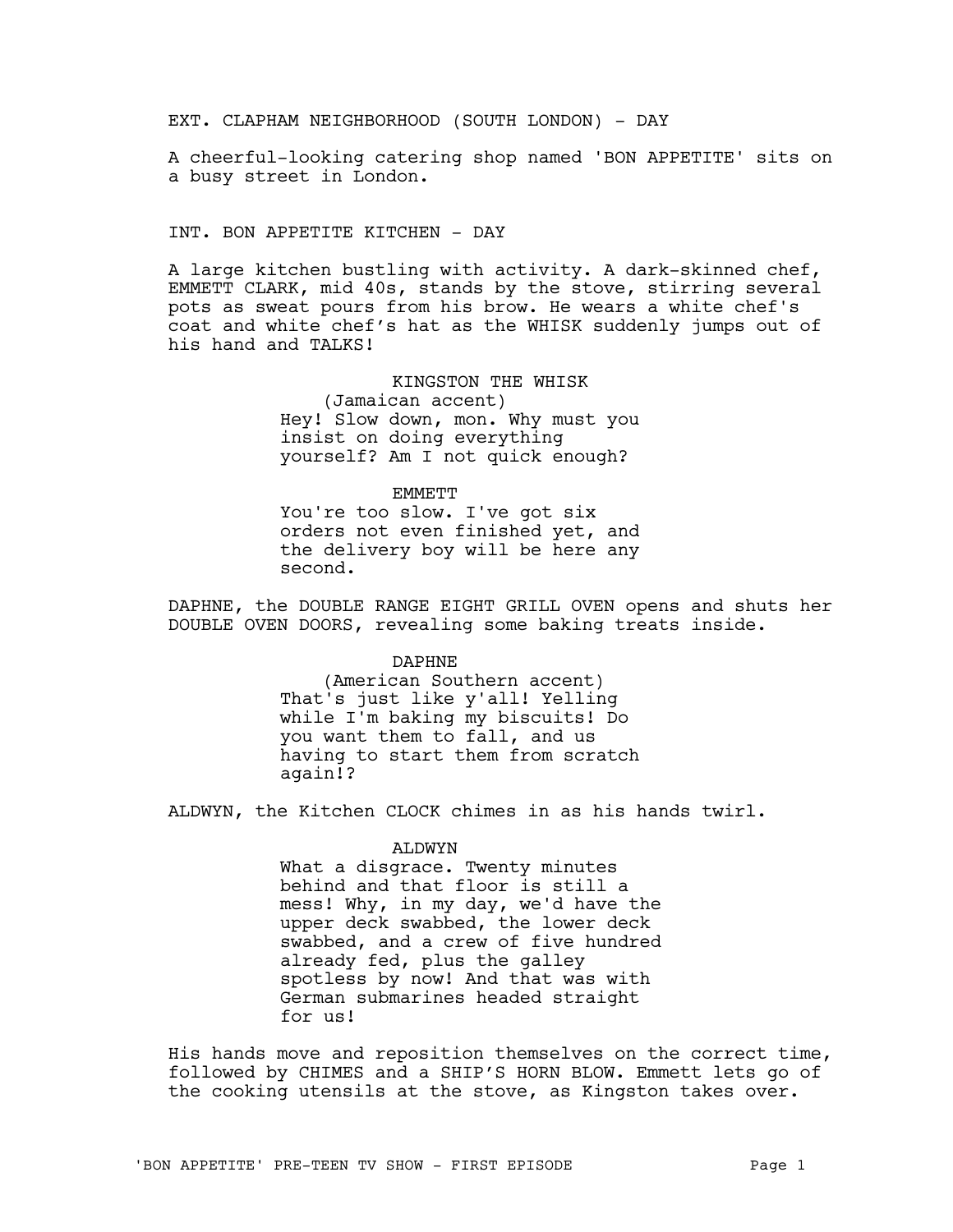Kingston has five hands and uses them all, spatula, whisk, spoon and ladle and juggles them all with equal care and balance.

Emmett wipes his brow with his hand towel as he sits on a stool by the counter. An ancient COOKBOOK, PRECIOUS, opens and SPEAKS.

> PRECIOUS (female/West African accent) It's happening again. You're working too hard, and your poor old heart has been ignored long enough. You need my Red Snapper Stew.

VERA (O.S.) Spice, spice, and everything nice. It's the spice that makes the heart nice, and healthier too.

VERA the SPICE RACK opens her bottles and pours some spices into the pots as Kingston stirs.

> **KINGSTON** They're right, mon. Time for some Red Snapper Stew.

The others chime in, including WILLY the FREEZER/FRIDGE, and HENRI the CARVING KNIFE.

> ALDWYN/WILLY/KINGSTON/HENRI Hear, hear! We need our chef in good health, for us and Bon Appetite. Get out the red snapper and let the customers wait!

> > **EMMETT**

Settle down now. Meanwhile, who didn't reorder enough of the food delivery containers? How am I going to get all this food delivered without more delivery boxes?

Emmett checks the delivery containers in the closet and sets a few out on the countertop where Henri the Carving Knife is busy chopping onions in mountain sizes while crying.

> HENRI (French accent) It's sad when our chef neglects his health. It makes me cry, when I think about it!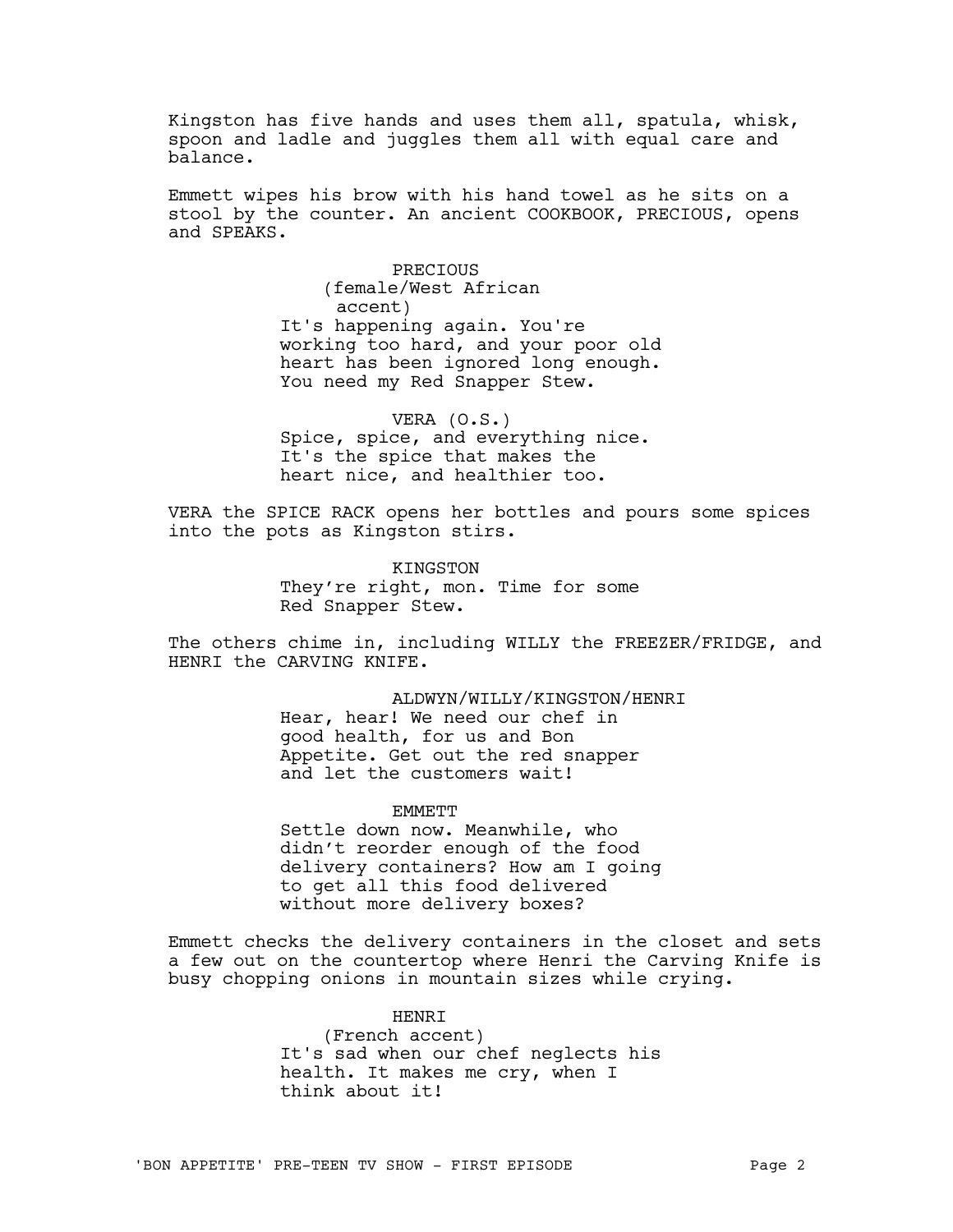#### **EMMETT**

You cry every time you cut onions! Now that's enough already. We need KG, not an entire kitchen full!

Precious the Cookbook opens its pages and ruffles!

### PRECIOUS

Willy, get out the ingredients. We can start the Red Snapper Stew now, and it'll be ready by dinner time.

Willy, the huge walk-in-freezer, OPENS and BARKS.

### WILLY

I've got the ingredients except the tomatoes. Every week I order the tomatoes, and along with the yellow yams, peeled shrimp and fresh creole, and no Red Snapper Stew gets made!

**KINGSTON** Fine! Only leave the tomatoes out of this. (sneezes) I hate tomatoes. They make me sneeze 'cause I'm allergic!

Emmett checks on the stove items still cooking.

**EMMETT** You can't make Red Snapper Stew without the tomatoes. Now where is that delivery boy? Mrs. Fergerson's Spaghetti Bolognese is almost ready!

He looks at Aldwyn the clock who HOOTS and HOLLERS and blows his SHIP'S HORN.

#### ALDWYN

He's late again, that boy. Why in my day, if a crew member didn't report to the duty on time, he'd be stuck in the latrine, cleaning the toilets with his toothbrush! Speaking of clean, the floor being a mess is a clear violation of kitchen code! Am I talking to myself here?

GIRL'S VOICE (O.S.) Dad? Is that you? Who are you talking to in there?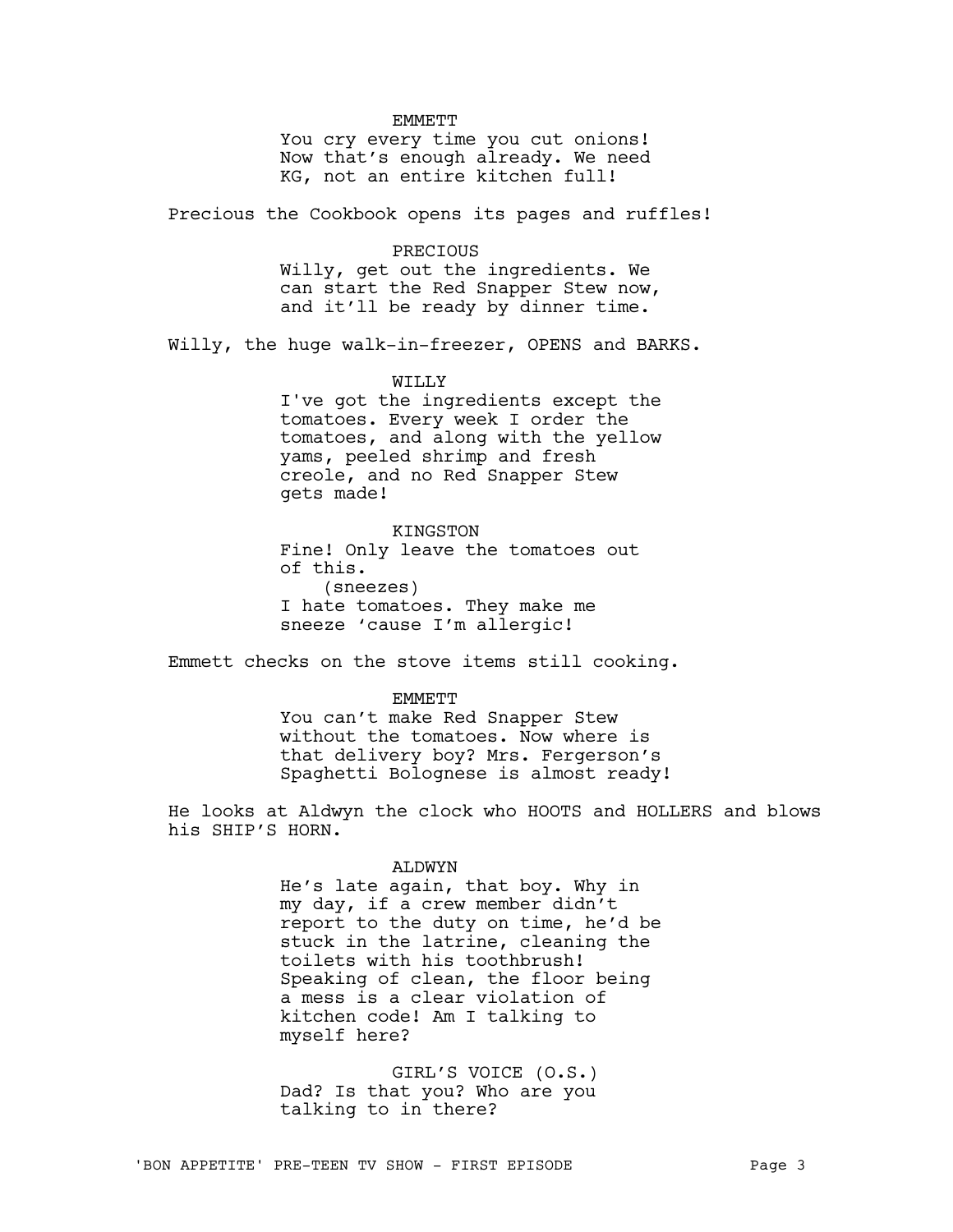The kitchen doorknob turns as doesn't open. It is locked. ALL the UTENSILS, APPLIANCES, CLOCK and COOKBOOK instantly GO SILENT as Emmett unlocks the kitchen door.

CECILY CLARK, 10, enters. She is a pretty, dark-skinned girl with thick, black hair held back by a thick hair-band which shows off her incredible blue eyes. She wears a soccer uniform and sneakers and holds a soccer ball.

#### **EMMETT**

Off to practice again, already? It seems like you just got home.

CECTLY

Dad, why do you keep this door locking all the time? You know it's just Mom and me here.

#### EMMETT

I'm making Mrs. Fergerson's favorite and cannot be disturbed. You know how particular she is when it comes to her--

#### CECTLY

Spaghetti Bolognese again? How many times is she going to order that? You'd think she'd be sick to death of it eating that by now!

Kingston LAUGHS. Cecily hears this and looks around.

EMMETT

It's her bunions. It helps her to walk better.

CECILY

That's silly, Dad. Spaghetti Bolognese can't make people walk better. It's just food.

### **EMMETT**

And food is the heart of the people. And if the heart is right, then everything--

PRECIOUS Heart, heart, Red Snapper Stew!

Cecily looks around, hearing this.

## CECILY

What was that?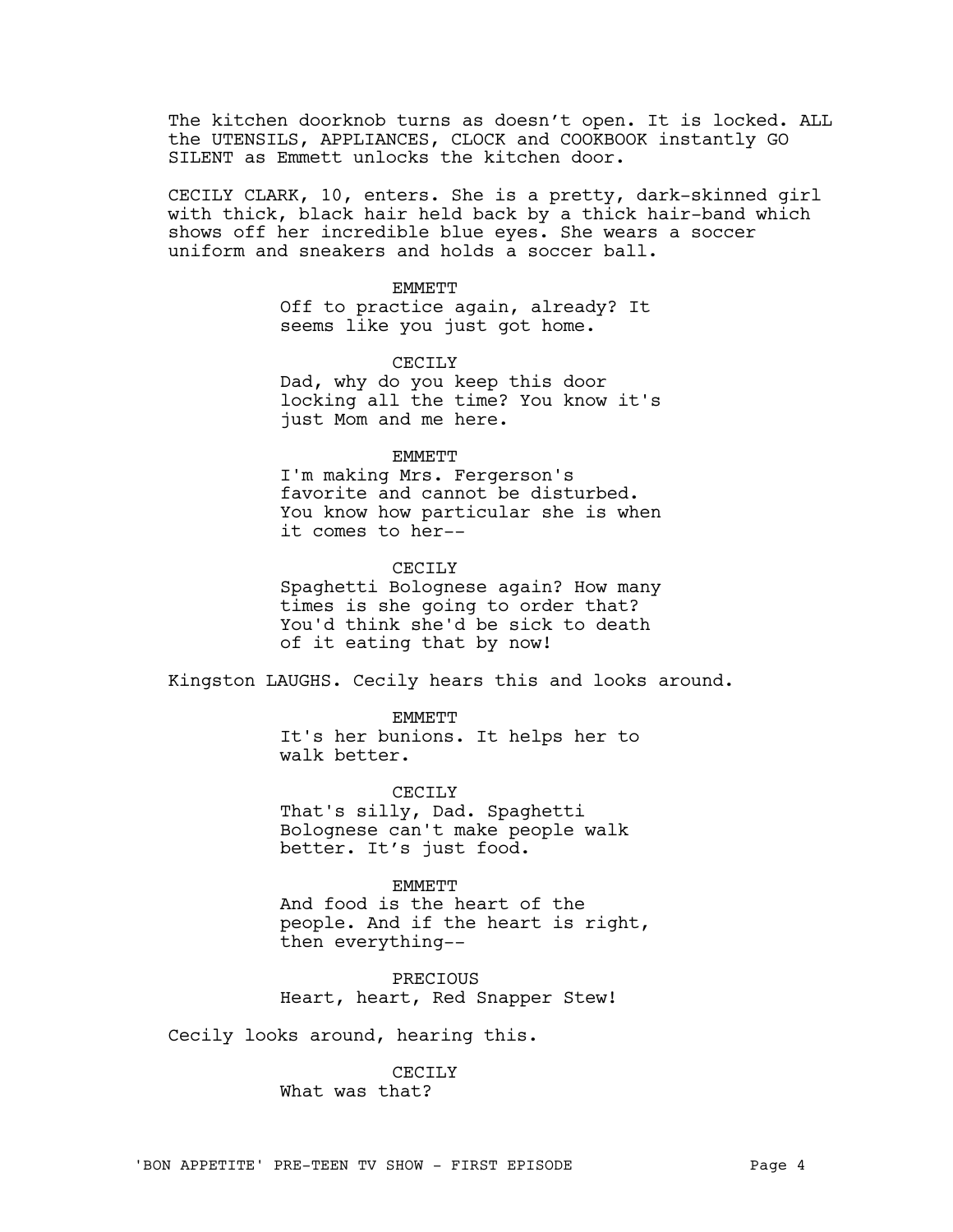# **EMMETT**

Probably some kids outside playing. Now enjoy your practice and let me get back to my business.

## CECILY

Okay, but you still look tired. Why can't you just hire some help, or let me help you after I get back from soccer practice?

# **EMMETT**

You do enough around here with helping your mother. And besides, who knows? Maybe some day you'll end up being a professional player, just like you wanted to!

### CECILY

Dad, I'm only ten. I have years to worry about that later. You sure you don't want me to stay home today and maybe help with--

#### **EMMETT**

No! The kitchen doesn't like it when there are too many cooks. It makes me and them very nervous.

## CECILY

Them? Who is them?

# EMMETT

Now stop worrying about me and enjoy your game, sweetie. We'll have dinner together later, and you can tell me all about it.

PRECIOUS Red Snapper Stew!

Cecily looks around again as Emmett kisses her.

EMMETT Okay, sweetheart.

CECILY Okay, Dad. I love you.

# EMMETT

I love you too, sweetie!

Emmett kisses Cecily on the forehead. She walks down the hallway as Emmett closes the kitchen door and locks it.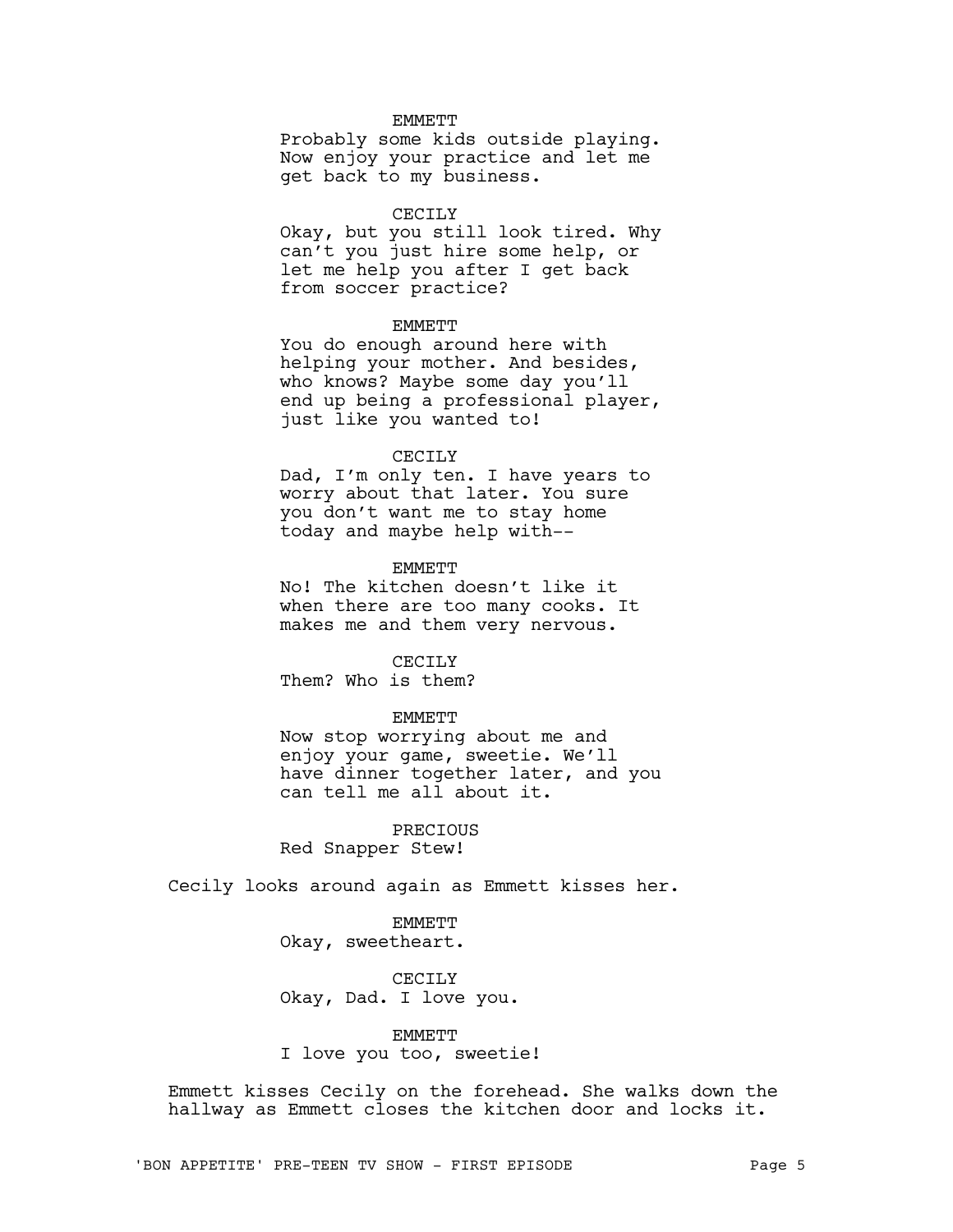EXT. HALLWAY - CONTINUOUS

Cecily walks past her mother, ABIGAIL CLARK, mid-30s, as she sits in her crowded little office with stacks of paper falling off the edge of it and onto the floor.

### CECILY

Bye, Mom. I'm off to practice.

Abigail is an attractive brunette, Caucasian woman with thick, black eyeglasses and wears a plain-colored, brown dress. She SPEAKS into the phone.

> ABIGAIL I know, Mrs. Fergerson, but the delivery boy still hasn't arrived yet. I'm sure he'll be here soon and your Spaghetti Bolognese will be right over.

Abigail hangs up the phone as it RINGS AGAIN.

ABIGAIL (CONT'D) Sweetie, did you talk to him? (into phone) Bon Appetite. Can you hold a minute?

Abigail covers the phone and looks at Cecily who stands in the doorway leading out to the alleyway.

> CECILY He said, no. The kitchen doesn't like it.

ABTGATL What? I swear, that man is going to be the death of me.

#### CECILY

Don't worry, Mom. We'll corner him at dinner. There is no way he can keep up with all this business without hiring some help soon.

# ABIGAIL

Thanks, sweetie.

Cecily leaves through the door and closes it behind her.

ABIGAIL (O.S.) (CONT'D) Yes, Mr. Gallager! So sorry to keep you waiting. What will you have today? Your usual Tuna Tartar?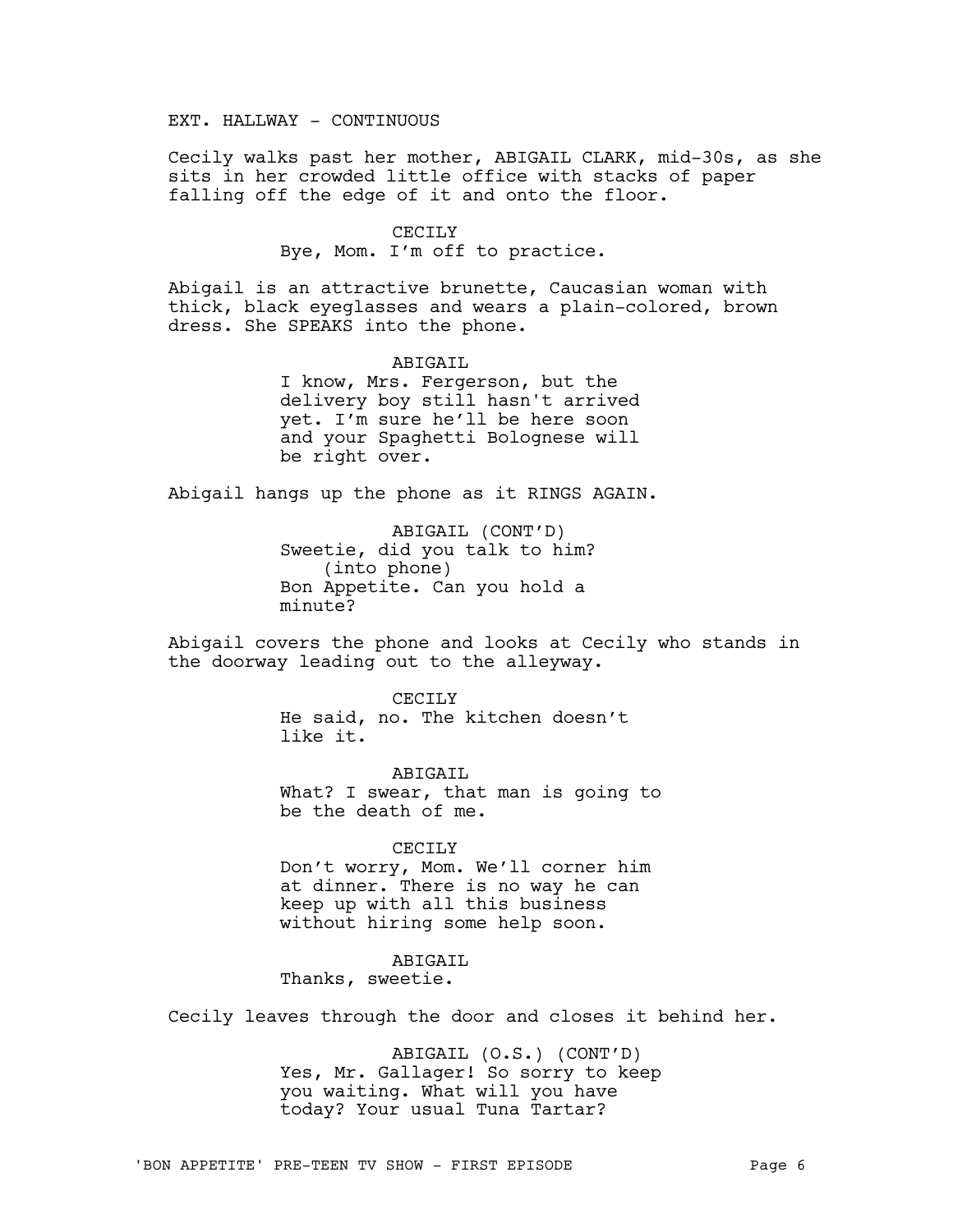EXT. ALLEYWAY - CONTINUOUS

Cecily bounces her soccer ball on her foot and heads towards the street. She HEARS A TOOT of a horn and looks up to see --

-- BEN BUCKLEY, 15, a handsome, long-blond-haired, English boy driving a rusted old red scooter. The scooter skids on the pavement and seems to be headed directly for her.

> BEN Look out! Look out. The brakes are jammed!

CRASH -- the scooter slams into the wall next to Cecily which sends her crashing to the ground, along with Ben, who lands beside her. Five grocery bags, which were tied onto the back of his scooter, go flying everywhere, including dozens of red tomatoes.

Ben sits up and removes his yellow helmet and sees all the mess. The tomatoes are squashed and lying everywhere, along with all the other food.

> CECILY Ben Buckley! You nearly ran me right over!

Cecily rises and looks at her now dirty uniform. She wipes off her knees as Ben scurries to collect all the tomatoes.

> CECILY (CONT'D) Are you sure you got a license to be driving that death trap?

> BEN The tomatoes! Did any of them get bruised!?

Cecily helps him pick up the rest of tomatoes. As Ben puts them back into the bags, he examines each one of them.

> CECILY Don't worry about me. I'm only human! See you around, Ben Buckley.

Cecily walks out of the alleyway with her soccer ball, as Ben watches her.

> BEN Ben Buckley. Why does she always have to call me that? Why can't she just say--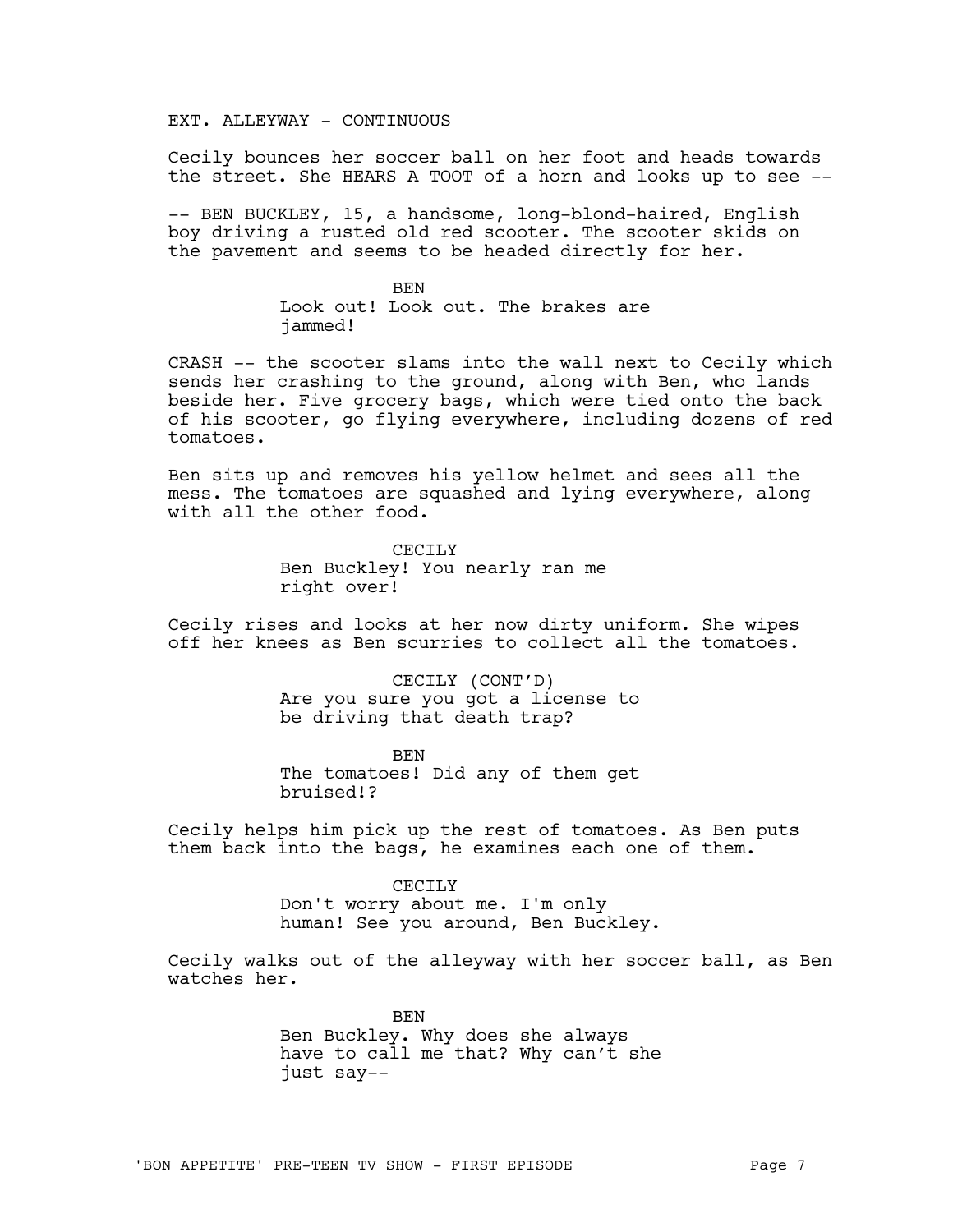EMMETT (O.S.)

Ben!? Where have you been? Do you know how long Mrs. Fergerson has been waiting for her Spaghetti Bolognese? She's called three times already!

BEN

Sorry, Mr. Clark. It's those brakes again. I had them checked on the way here, and wouldn't you know, they locked up again as soon as I took that same corner!

**EMMETT** Never mind that. Did you get the tomatoes I asked for?

BEN

I picked them out all myself. Just the way you like them. Extra - juicy.

Ben hopes Emmett doesn't notice the bruises as Emmett helps him with the bags. They both enter the kitchen. Emmett closes the kitchen door behind him as --

# EXT. LONDON STREET - CONTINUOUS

Cecily passes by MRS. IRIS JUNIPER (43) who stands outside her JUNIPER CATERING SHOP. She is a tall, thin women with bleached blonde hair in a tight bun. She sweeps the sidewalk with a battered old broom as her black cat EBENEZER lies on the sidewalk beside her.

> CECILY Hi, Mrs. Juniper. Nice day for sweeping the sidewalk again, isn't it?

Mrs. Juniper snubs her as Cecily continues bouncing her ball and turns the corner. Mrs. Juniper swats her cat, Ebenezer, who jumps up and HISSES at her.

> MRS. JUNIPER Go inside and catch a mouse. You've taken enough cat naps today already.

Ebenezer heads inside the catering shop as Mrs. Juniper continues sweeping.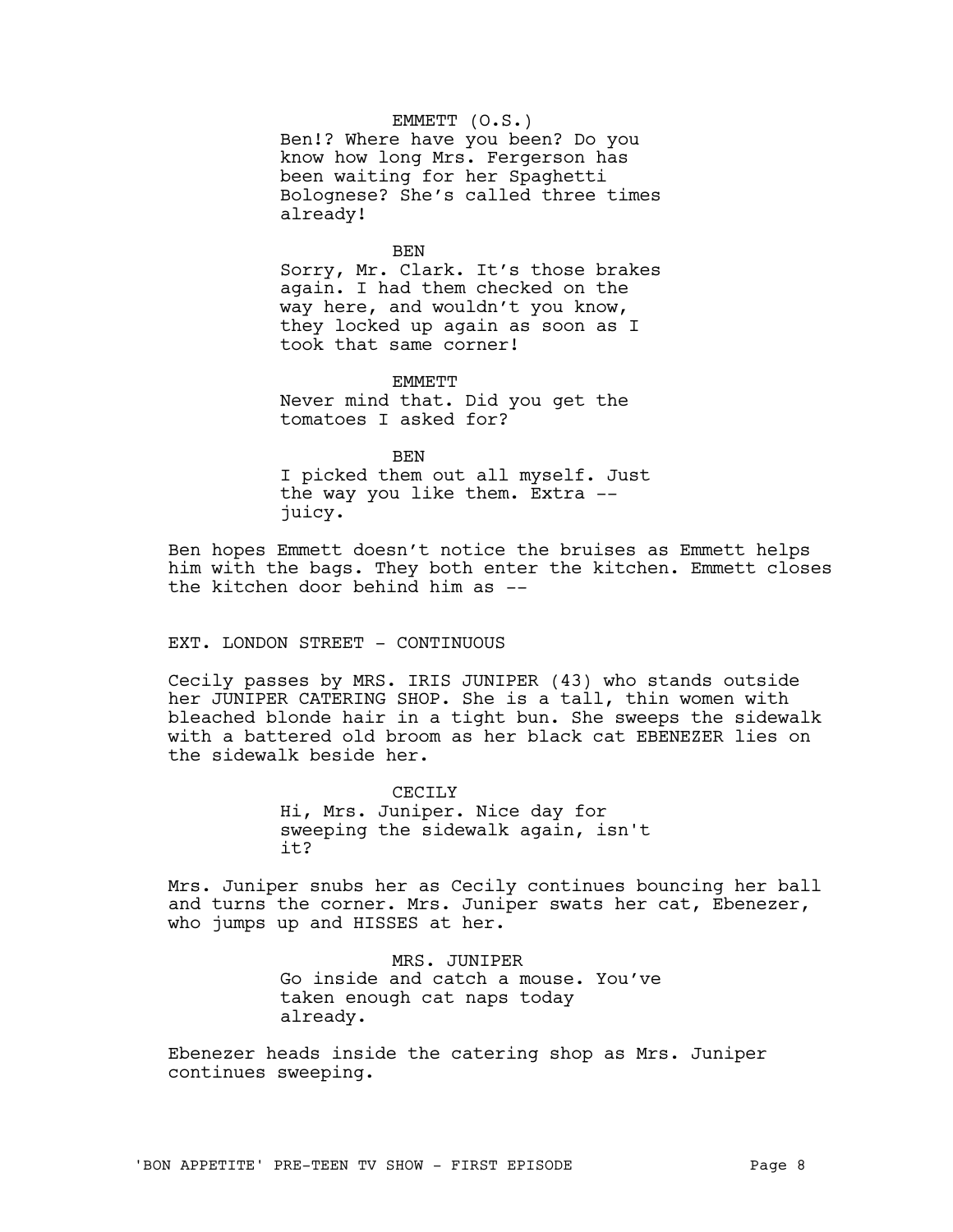MRS. JUNIPER (CONT'D) That Bon Appetite is putting me out of business. Ever since they moved in here, I can't seem to get a single new customer. Why, it's no wonder I have to spend all my time sweeping this sidewalk instead of--

She hears a SCOOTER as Ben whizzes by with FIVE large BON APPETITE catering boxes tied to the back of his scooter.

> BEN Hell, Mrs. Juniper? How's Ebenezer? Did he finally cough up that nasty fur ball yet that makes him so grouchy?

Ben whizzes by and turns the corner. He TOOTS his horn to some other NEIGHBORS and waves 'hello'.

> MRS. JUNIPER There he goes again. I bet he'll be back with five more deliveries before closing! And all I've had is one order of cabbage soup the whole day. And even they complained it was too watery!

HICKLEY JUNIPER, 17, stands in the doorway, stretching his head and yawning. He is a tall, scrawny, thin-lipped boy with red hair and curls that look more like dreadlocks.

#### HICKLEY

It probably was. I keep telling ya, Ma, you gotta use fresher ingredients. That's what Bon Appetite does! Instead of those cheap ingredients you keep trying to use.

She swats Hickley with the side of the broom.

MRS. JUNIPER Don't you tell me how to cook! Why, I was making cabbage soup when you were in still in diapers. Maybe I should offer a free dinner to new customers again. That oughta--

### HICKLEY

Not that again. The last time you did that, those day old ham sandwiches nearly made them sick!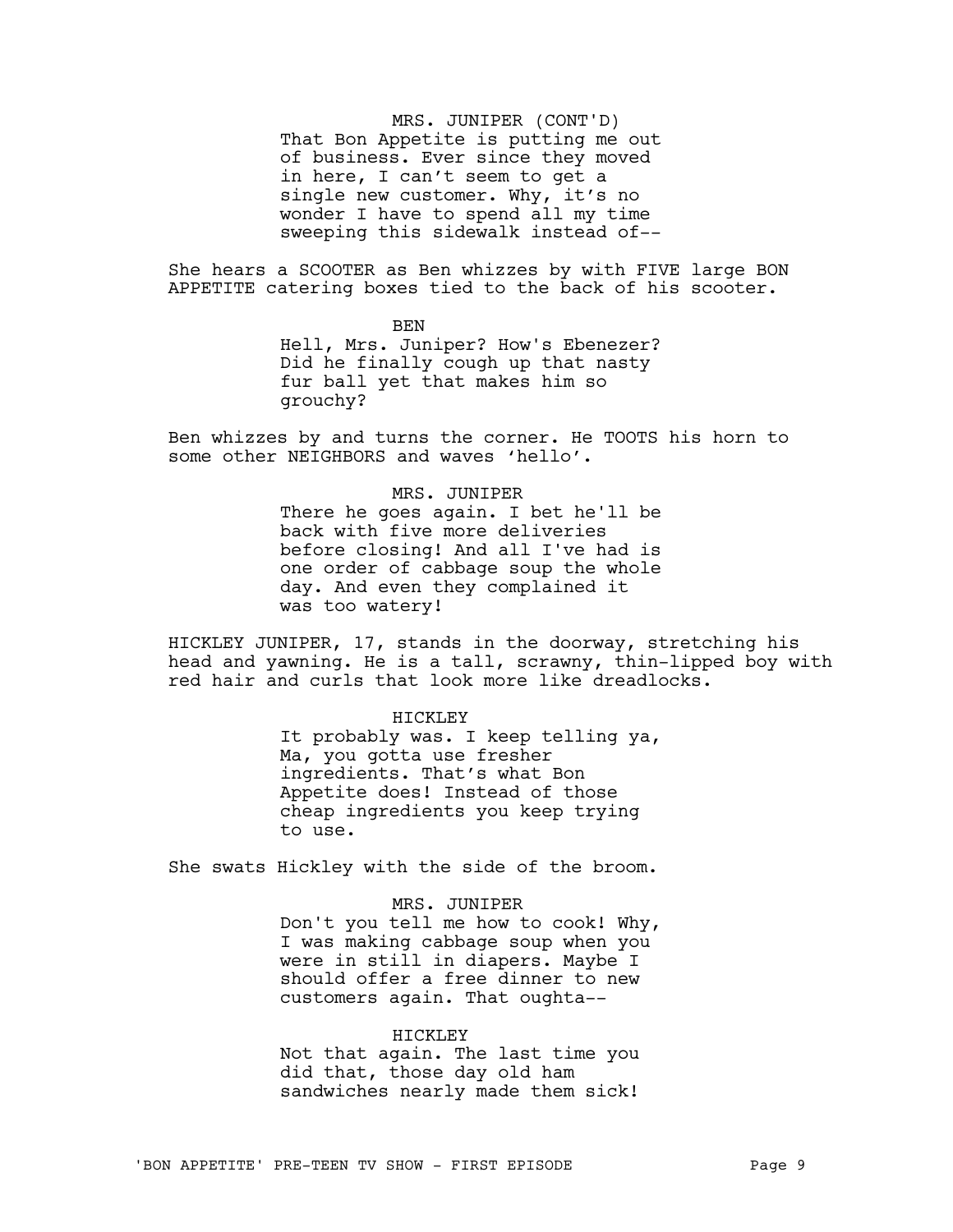Mrs. Juniper shoves Hickley inside the catering shop.

HICKLEY (CONT'D) And how can you call old ham sandwiches dinner anyway?

# MRS. JUNIPER Oh, hush up, you. You and your father know nothing about food. You still think it has to taste good!

Mrs. Juniper closes the front door as SEVERAL LOCALS stroll by, wheeling baby strollers and walking their dogs. Long pause.

INT. CECILY'S BEDROOM - MORNING

The morning sun streams into Cecily's bedroom decorated in her favorite soccer team's stripes. Cecily wakes up in her bed, still dressed in her soccer-print pajamas. She opens her eyes and sees her big fluffy white cat, Mr. MUFFINS, lying beside her. She gives him a big kiss and hug.

> CECTLY Good morning, Mr. Muffins. Sleep okay? Let's see what's for breakfast. I'm starved.

She puts on her robe and slippers and heads into the hallway. Mr. Muffins jumps off the bed, stretches all his paws out, yawns and slowly follows after her.

INT. SECOND FLOOR HALLWAY - CONTINUOUS

Cecily peers inside her parents' bedroom door. Abigail is sleeping, but the other side of the queen bed is empty.

> CECILY Up already? I bet he's not even making his own breakfast. Mom's right. He is working way too hard, and something is going to have to be done about it.

She heads down the stairs as Mr. Muffin follows.

INT. BON APPETITE KITCHEN - CONTINUOUS

Emmett lies on the kitchen floor. His white chef hat lies on the tiles beside him as Kingston, the whisk, hovers above his chest, dripping egg batter on Emmett's white chef jacket.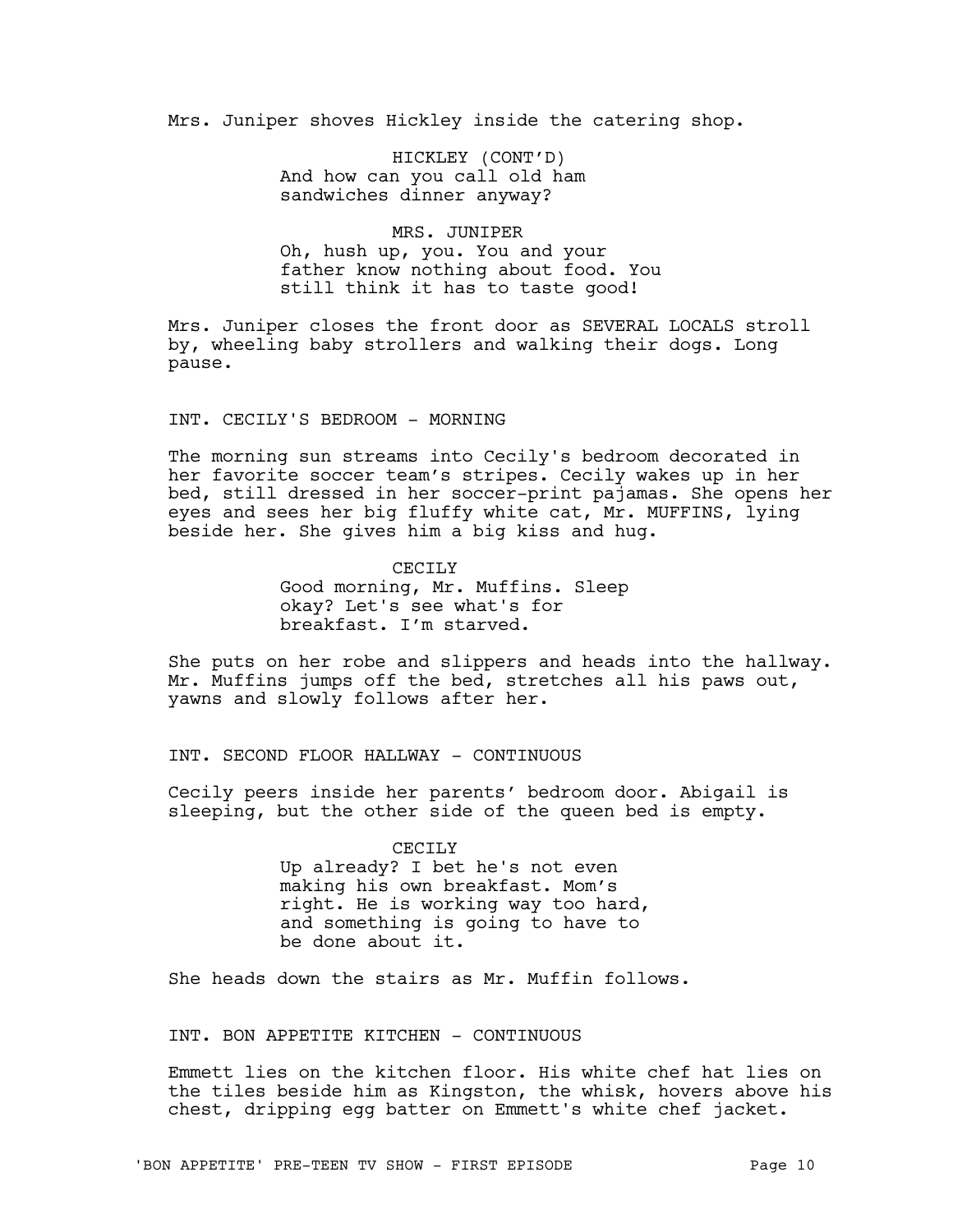The eggs on the stove are now burning as Daphne turns OFF the heat.

> DAPHNE Too hot. Too hot! Look what y'all did to him!?

KINGSTON What 'we' did? The man's exhausted, mon! Just trying to keep up with all your burners and ovens, it's no wonder he's lying on the floor. You've over-cooked him!

Kingston changes from a whisk, to a spoon, to a spatula and other cooking utensils used for mixing items.

> WILLY Someone call the medics!

VELMA Does anyone know CPR? The man is suffocating, and so am I!

Velma fans herself in front of the OPEN WINDOW while holding onto her spices.

> KINGSTON What is CPR, mon? A song?

DAPHNE No you dimwit! It's to help with his breathing, y'all!

HENRI (sobs) And stop dripping those eggs on him, Kingston! They're making me allergic!

Henri continues sobbing as he chops more onions at the table, now piled almost up to the ceiling. Kingston SNEEZES.

> KINGSTON It's me whose allergic to eggs, you silly knife! And quit crying all over those onions! You're making them all soggy again!

> PRECIOUS Settle down, all of you! It was bad enough he didn't eat his Red Snapper Stew last night, but he wouldn't have it for breakfast! (MORE)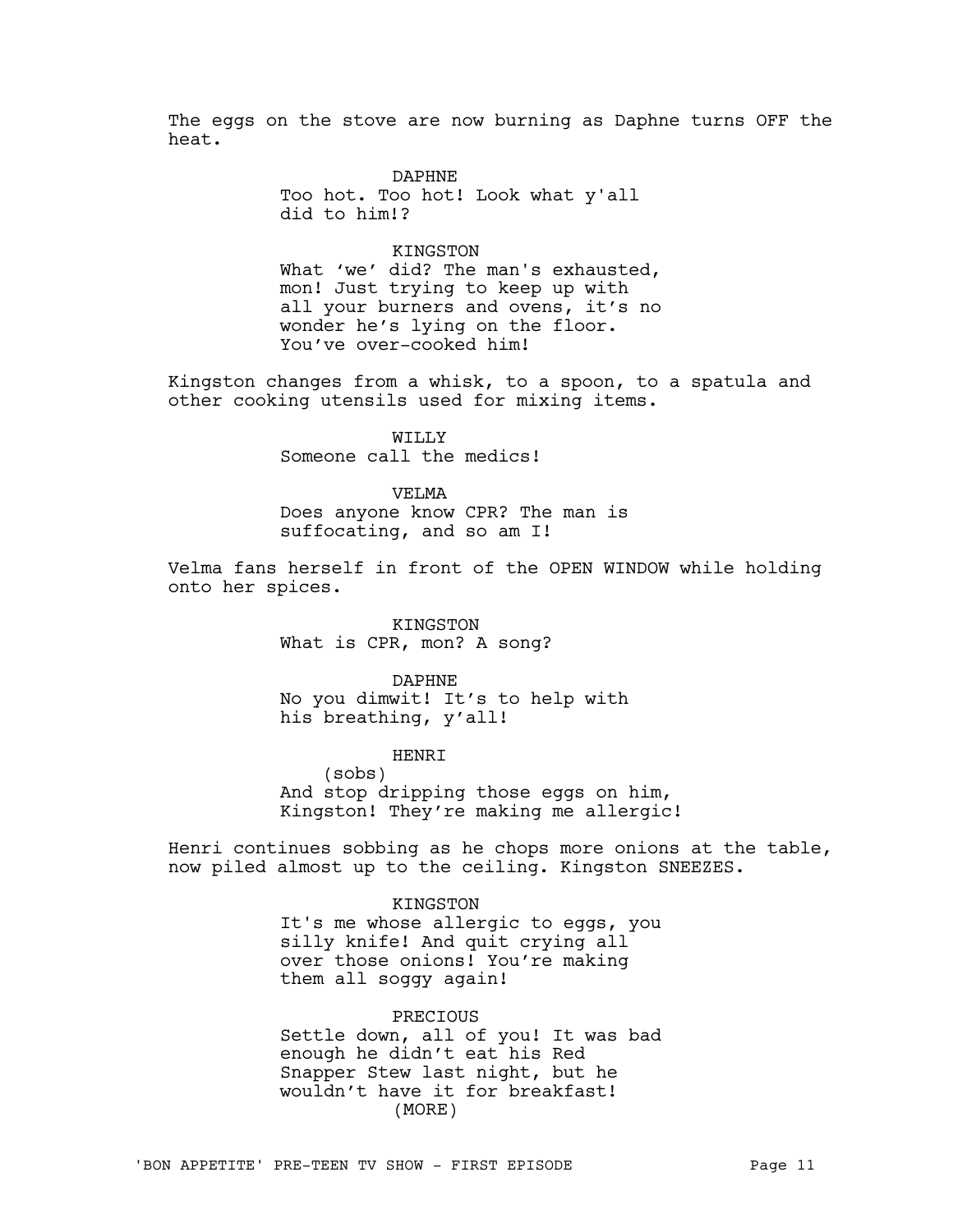I cannot be held responsible for saving a chef who doesn't take his own heart condition seriously! Especially one who spends too much time focused on helping all his customers first! PRECIOUS (CONT'D)

Vera hovers over Precious the Cookbook and 'nods'.

### VERA

But isn't that our job, to keep the customers?

#### ALDWYN

Not if it means a dead chef! What is wrong with you all!? Why, in my day, we'd have dragged him into the infirmary days ago, and force-fed him if we had to!

CECILY (O.S.) Dad? Is that you? Who are you talking to in there?

The doorknob to the kitchen turns. Everyone in the kitchen instantly goes silent, but the door is locked.

# HENRI

(sobs) Poor child! What is she going to say when she sees her father lying there?

# PRECIOUS

Unlock that door! It's time she finds out what is going on in here and gets some help!

Kingston unlocks the door.

### KINGSTON

Fine! But I'm not taking the rap for this, mon! I told you before, I'm only in charge of the mixing!

The door unlocks as Cecily enters. She sees her father lying on the floor and covers her mouth, in horror.

# CECILY

Dad? Dad!? What's happened? Daddy!

She kneels beside Emmett and sees he is not breathing.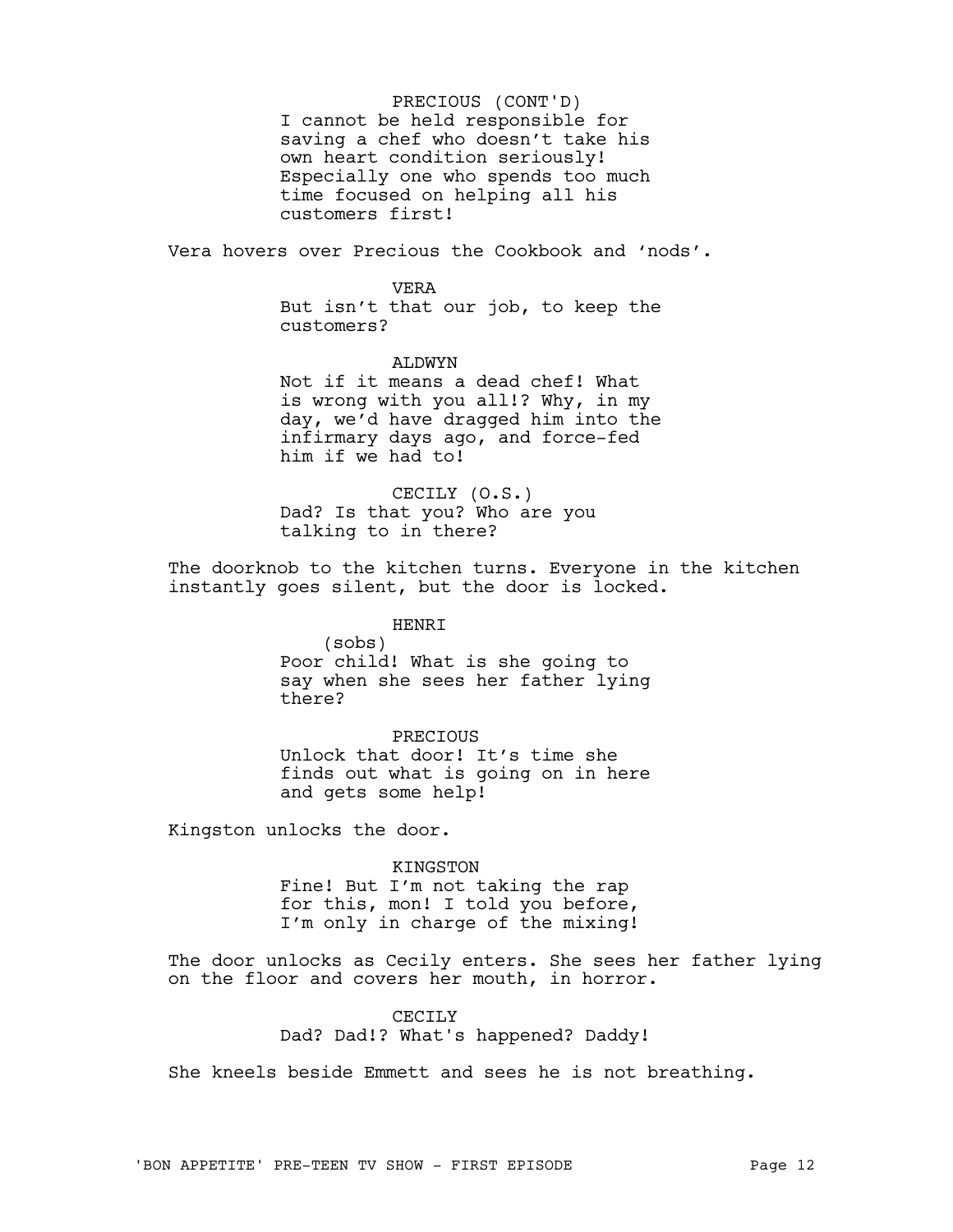CECILY (CONT'D) (shouts into hall) Mom! Mom, come quick! Something is wrong with Daddy!

Cecily cries as she holds her father in her arms. The others in the kitchen, including Precious the cookbook, Aldwyn the clock, Kingston the whisk, Henri the knife, Daphne the oven, Willy the freezer and Vera the spice rack - all look on.

They all have tears in their eyes and are on the verge of crying, except for Henri who BLOWS his NOSE.

EXT. CLAPHAM NEIGHBORHOOD - LONDON STREET - DAYS LATER

The Bon Appetite shop is closed. A black wreath hangs on the front door and all the shades are drawn. Dozens of cars sit parked out front and line the whole street. A long line of PEOPLE stand by the back alleyway, waiting to enter the house. They hold boxes of food and other Bon Appetite catering boxes.

Mrs. Juniper looks on from down the street as her husband, ALBERT JUNIPER, 50s, exits the Juniper Catering shop behind her. Albert weighs about three hundred pounds and wears a dirty food-stained napkin around his chin.

#### ALBERT

Where is my breakfast? It's nearly half past nine, and I'm starving!

# MRS. JUNIPER

How can you think about food at a time like this? Can't you see the owner of Bon Appetite has just been buried?

#### ALBERT

And what's it to you? I thought you'd be happy by now, so you can finally start getting some of your own business.

# MRS. JUNIPER

That's a horrible thing to say. I've been waiting for the phone to ring all day, and I still haven't even gotten a single order! I wonder who's catering that affair?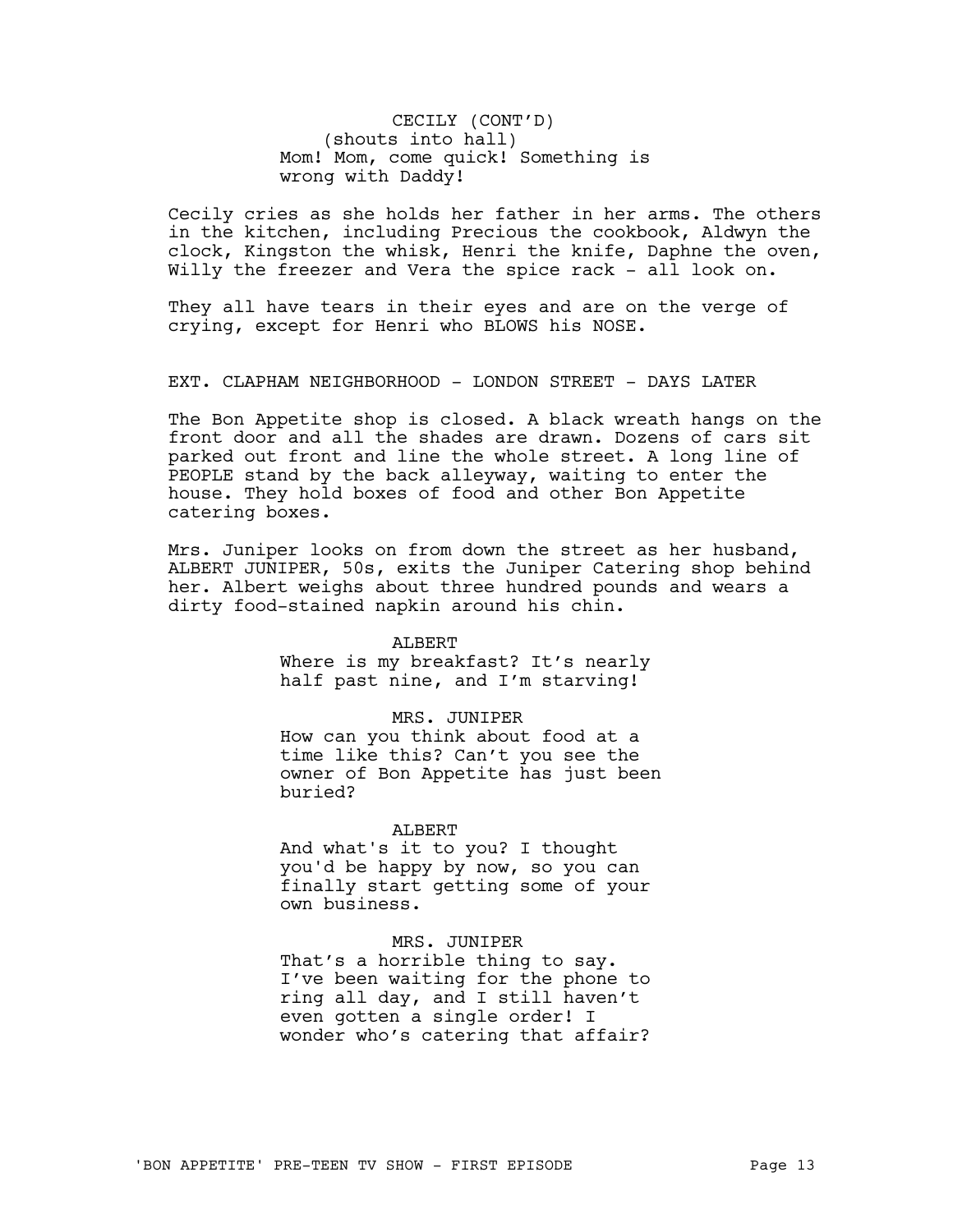ALBERT

Well, certainly not you! Never mind, I'll make my own toast until you're ready to make my pancakes!

Albert waddles inside as Hickley comes out with his school bag on his back.

> HICKLEY Bye, Ma. See you after school.

MRS. JUNIPER Where do you think you're going? I want you to go over to Bon Appetite and find out what their future plans are. And even more importantly, when they are going out of business!

HTCKLEY Not me, Ma. I got a history test.

Hickley walks down the street and turns the corner. More cars park in front of Bon Appetite as more MOURNERS head into the alleyway. Mrs. Juniper puts her hands on her hips, annoyed by all this.

INT. CECILY'S LIVING ROOM - DAY

Cecily sits on a sofa next to her mother, Abigail. They both wear black dresses and shoes. A NUMBER of GUESTS mingle about the room and also the busy dining room which is seen through large french doors.

Flowers are everywhere along with food that is present inside the dining room on the large table. A stream of Guests pass by Cecily and her mother, paying their respects.

> MALE & FEMALE GUESTS So sorry. Tragic, very tragic. So sudden. So young. So talented. So sorry.

Cecily sighs as she holds her mother's hand, tightly. Abigail wipes her eyes with her Kleenex as her chin trembles.

> CECTLY What are we going to do, Mom? Who's going to take care of us now? And what about Daddy's business? Who's going to take care of that now too?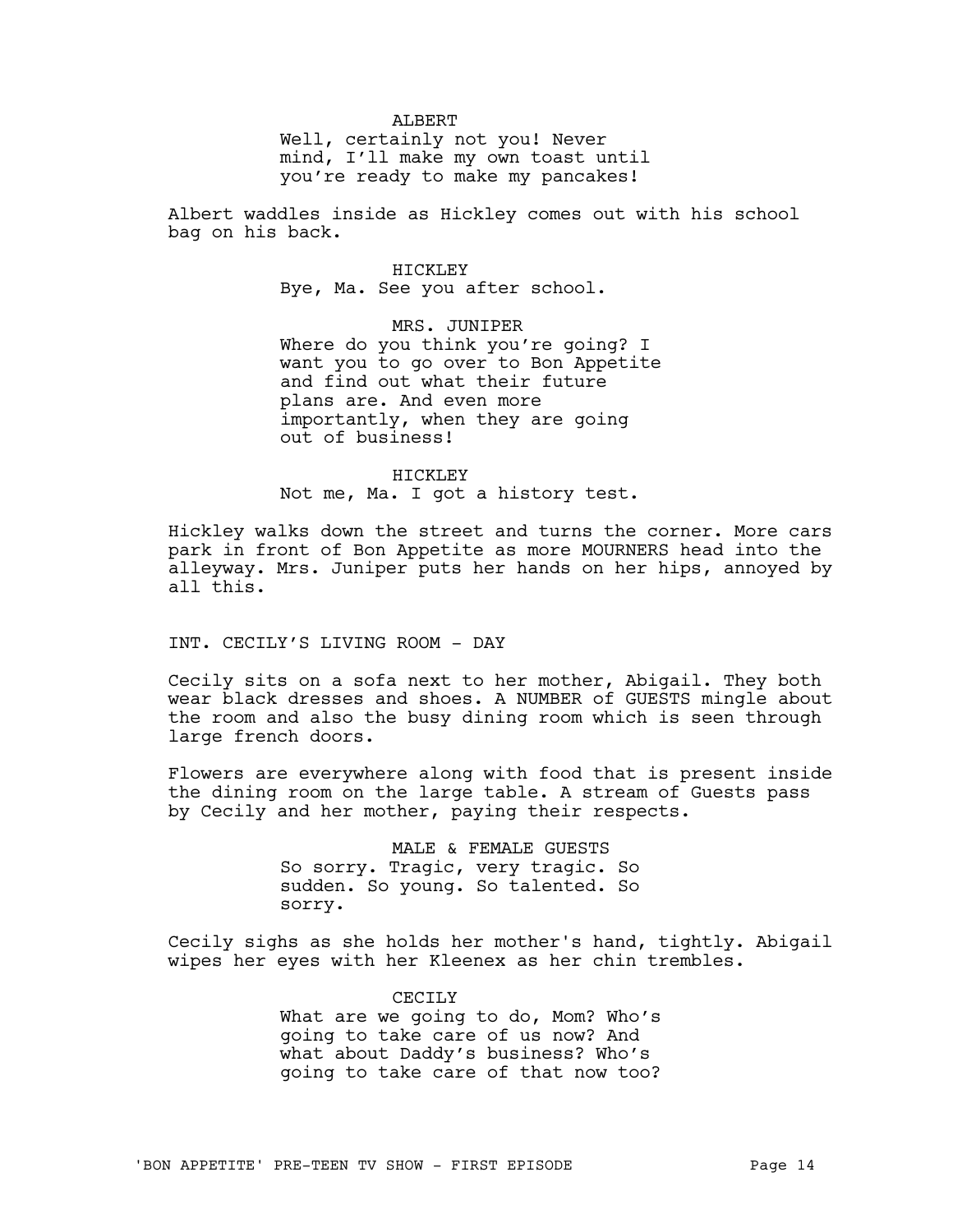# ABIGAIL I don't know, honey. I don't know.

INT. DINING ROOM AREA - CONTINUOUS

Guests continue to mingle about as Mrs. Juniper enters the living room, dressed in a black dress and holding a large basket of muffins. She sees Cecily and Abigail on the sofa and approaches.

> MRS. JUNIPER Poor dears. I came as soon as I heard. So horrible. So tragic. So, have thought about what you'll be doing about your catering business?

Cecily looks at her, shocked and concerned. Abigail just wipes her eyes as other Guests push her forward and out of the way of them greeting Cecily and Abigail.

INT. JOINING DINING ROOM - CONTINUOUS

Mr. Muffin the cat follows Mrs. Juniper as she enters the joining dining room, still holding her basket of muffins. Mrs. Juniper sees all the food on the table, including MR. GALLAGER, 50s, and MRS. FERGERSON, 40s, who both eat large plates of delicious-looking food.

> MRS. JUNIPER Where did all this food come from? Did someone cater it?

MRS. FERGERSON, 60s, speaks with her mouth full.

MRS. FERGERSON We brought it. It was the least we could do after all Emmett has done for us. Why, my bunions have never felt better. And what with him gone now, I don't know where I will ever get this Spaghetti Bolognese made just exactly the way I like it.

Mr. Gallager tries one of Mrs. Juniper's muffins.

MR. GALLAGER Me too. I could look the world over and never find another chef like Emmett. Why, what he did for my gallbladder, I'll never know. Two surgeries, and I never-- (gags/spits out muffin) (MORE)

'BON APPETITE' PRE-TEEN TV SHOW - FIRST EPISODE PAGE 15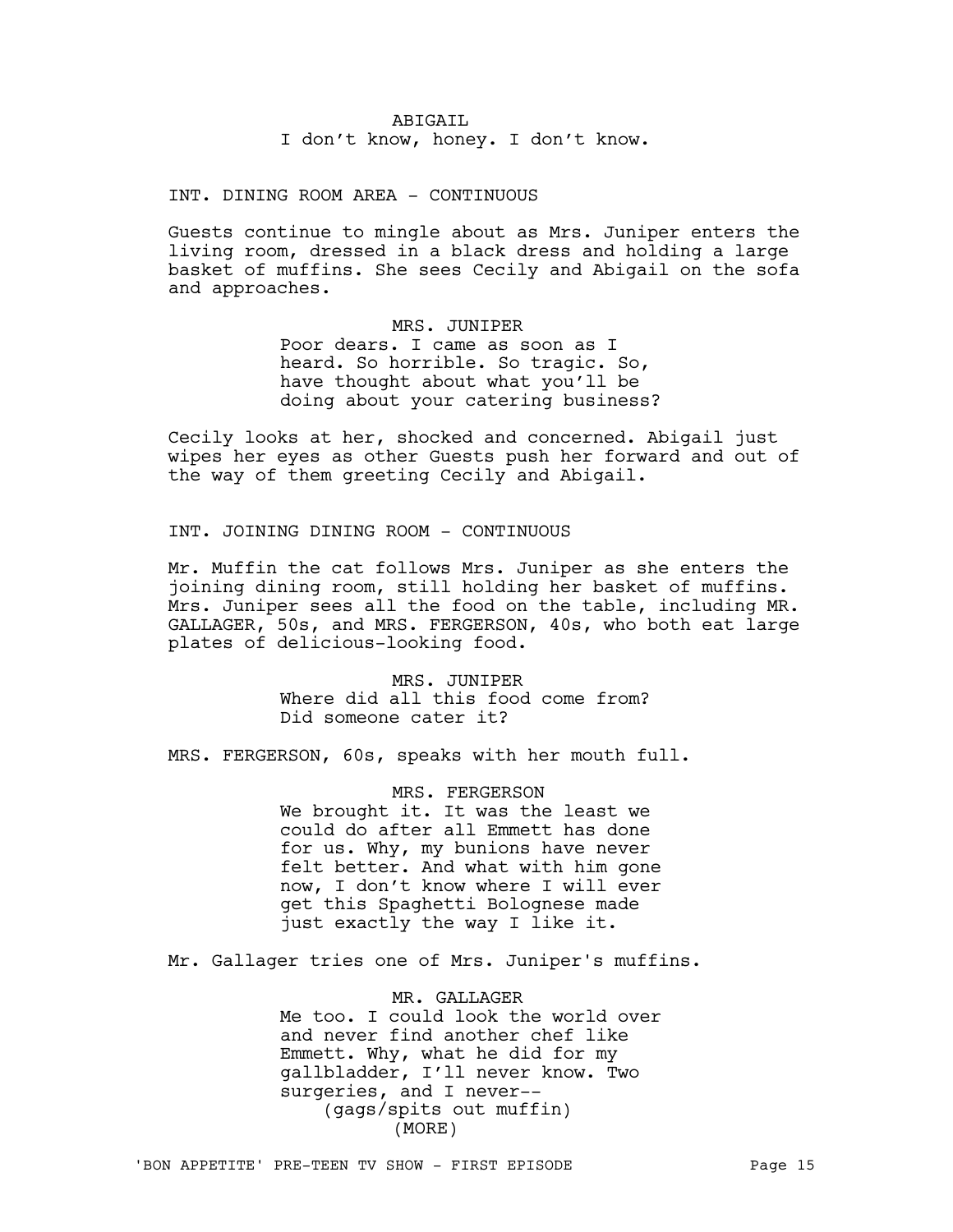-- felt better. It's a shame really. Such a waste of pure talent. MR. GALLAGER (CONT'D)

Mr. Gallager takes the basket of muffins and dumps them into the trash and walks off. Mrs. Juniper is shocked by this as Mr. Muffins purrs and wags his tail.

# EXT. CLAPHAM NEIGHBORHOOD - LONDON STREET - DAYS LATER

It is raining outside the catering shop of Bon Appetite. The black wreath is now taken off the front door and the sign reads 'OPEN'. The lights are on INSIDE the kitchen, even though we hear lots of POTS clanging and ovens open and shutting, as well as other NOISE.

### INT. FIRST FLOOR HALLWAY - CONTINUOUS

Abigail is busy talking on the phone in her small office.

ABIGAL

I'm sorry you didn't like it, Mr. Gallagher. But we are still going through a transition phase. The new chef is still getting accustomed to the kitchen. All the recipes seem to be -- a bit challenging to him.

She hears a SCREAM. A dark-skinned INDIAN MAN, 50s, wearing traditional Indian turban and chef's coat, comes storming out of the kitchen, holding Henri the knife in his hands.

> INDIAN MAN (Indian accent) Try to chop me, will you?!

Throws the knife back into the kitchen.

INDIAN MAN (CONT'D) I will not work in a kitchen where the stove and other utensils are trying to kill me! You can take this crazy kitchen, and keep it! 'Cause I quit!

He takes off white his apron and throws it on the floor. He exits through the back alleyway. Cecily comes dressed in her soccer uniform and overhears this.

> CECILY He quit too?! Wasn't he only here since this --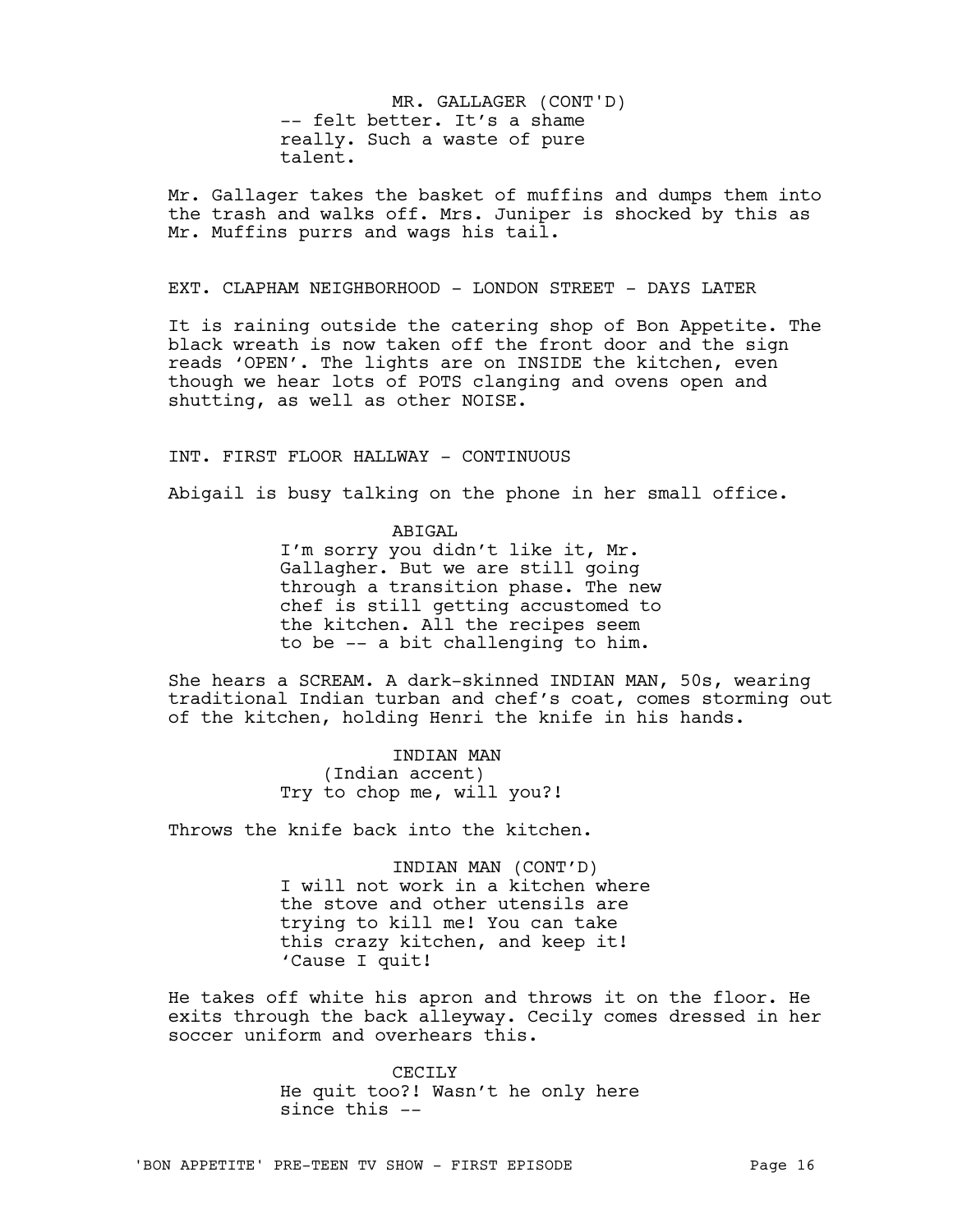# ABIGAIL

(hangs up phone) -- morning!? Yes. He didn't even last an hour! Oh, I don't know what to do. That's the third chef this week, and I'm up to my neck in calls with unhappy customers, more orders coming in every minute, and a chef I can't even get to work in that kitchen!

What am I going to do?

The PHONE RINGS again as Abigail SIGHS.

CECILY Don't worry, Mom. We'll figure something out. Just give me a minute to change my clothes, and I'll be right down.

ABIGAIL Thank you, sweetheart. Thank you.

Cecily heads up the stairs as Abigail answers the PHONE.

INT. BON APPETITE KITCHEN - SHORT WHILE LATER

Cecily, in jeans and T-shirt, enters the 'unlocked' kitchen. The kitchen is a complete mess with food on the floor, walls, stove, fridge, everywhere.

> CECTLY What a disaster. How can anybody even work in a place like this?

ALDWYN That's what I'd like to know.

She looks up at the clock, hearing this as Aldwyn shuts his mouth. Cecily sees the cookbook on the countertop beside her and hears the PHONE RING in the hallway.

> ABIGAIL No, Mrs. Fergerson, we haven't made your Spaghetti Bolognese. I'm afraid our new chef just quit. It might be days before-- no I am not joking. I am very serious. We have no one to cook.

Cecily tries to open the book, which struggles with her at first. But she forces it open, turns the page and finds the Spaghetti Bolognese recipe.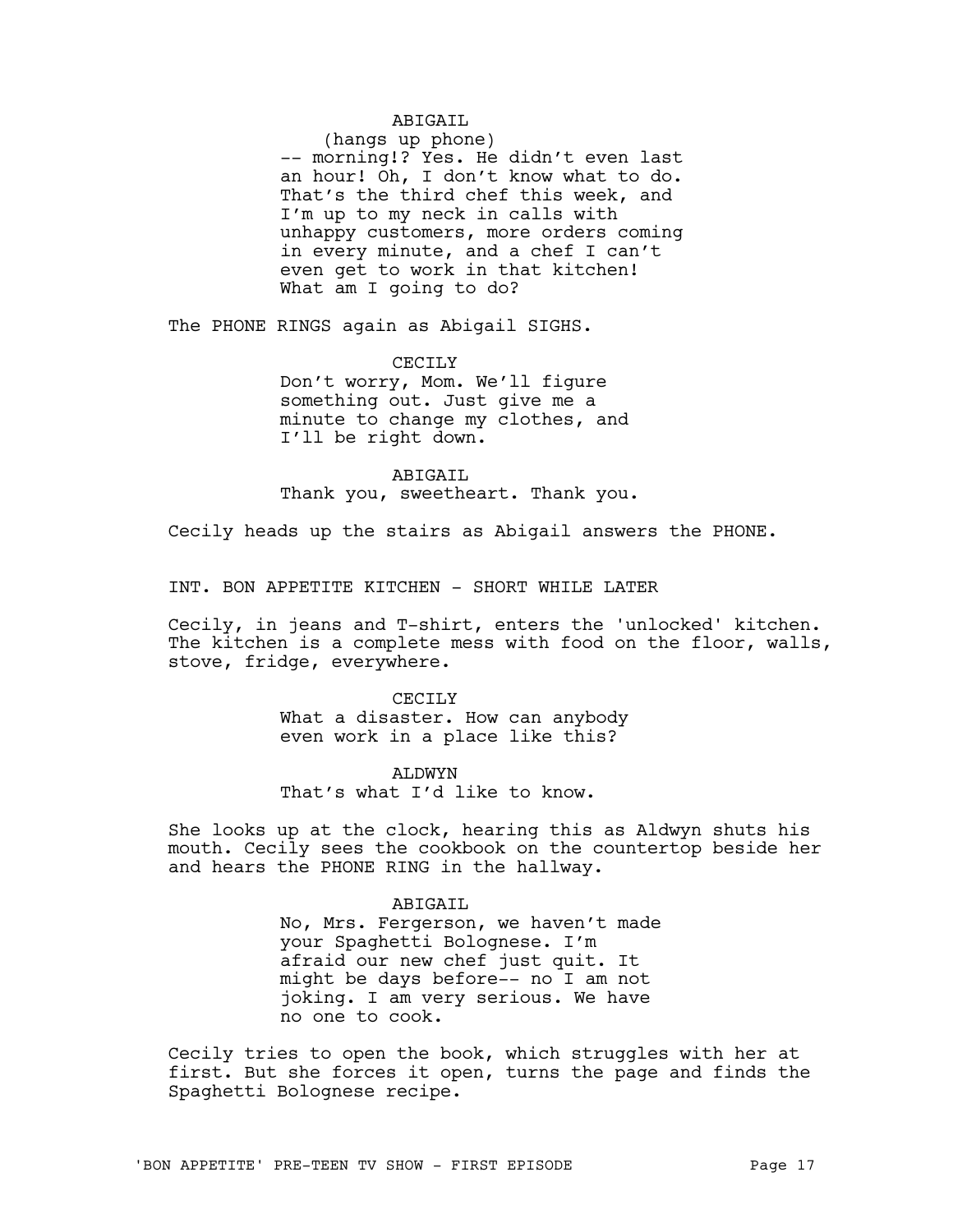CECTLY

Must be all that oil stuck on these pages. I'll have to try and wash this old book later.

# PRECIOUS Wash me? Never!

Cecily hears the voice and again looks around the kitchen.

CECILY Huh? Who is that? Is someone in here?

No response. Cecily again eyes the Spaghetti Bolognese recipe and reads all the ingredients. Mr. Muffin enters the kitchen through the open door.

> KINGSTON (whispers to Daphne) Look, mon! She let a cat in here!

DAPHNE Isn't that against health rules, y'all?

Kingston SNEEZES as he moves away from the cat.

### CECILY

(reading book still) That doesn't sound so difficult. Does it, Mr. Muffin? Let's see. Are all the ingredients here?

She tries to open Willy the freezer/fridge who keeps himself locked. She struggles harder.

> CECILY (CONT'D) Oh, come on. What is wrong with this thing? Has oil gotten you stuck too?!

The door pops open.

# WILLY THE FREEZER

I do not have any OIL in my door, nor will I allow it! We have a very perfect kitchen normally, only your mother keeps letting all those strangers in here! And that is not allowed.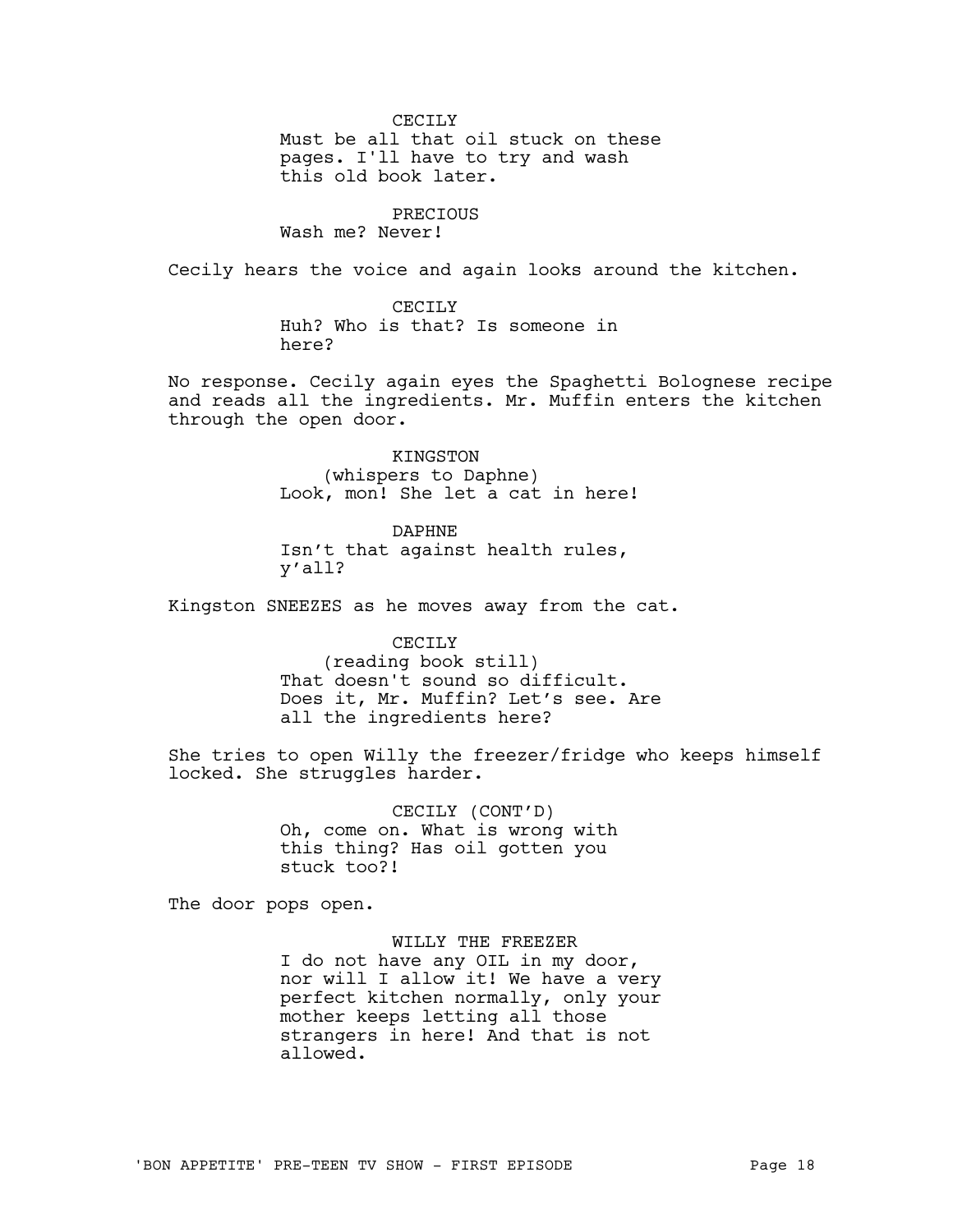Cecily looks up at the fridge, now talking to her, as her eyes widen. Mr. Muffin HISSES at Willy and runs out of the kitchen and into the hallway.

> ALDWYN THE CLOCK Not to mention a cat in here! What kind of chef allows a pet inside a kitchen, may I ask? And just look at that FLOOR! Have you ever seen a mess like that before?

Cecily looks up and sees all the kitchen appliances, cookbook, and utensils barking at her! She leans up against the wall, horrified.

> DAPHNE THE OVEN It is any wonder we don't have the Health Inspector here pronto! Y'all are ruining a perfectly good kitchen.

> KINGSTON THE WHISK She's right, Missy! We need your father back or no cook at all! We can do it ourselves actually, mon! Just give us the orders, and we can fix them!

VELMA AND HENRI Hear, hear! Give us the orders and we can--

Cecily runs out of the kitchen and slams the kitchen door closed behind her.

> **PRECTOUS** Nice going, guys. And who do you think is going to buy all the food,

> take all the orders and deliver the food as well? Or do you all intend to do all those jobs too!?

KINGSTON She's right, mon! We do need a chef.

DAPHNE Let's take a vote, y'all. Who's it going to be?

WILLY I think the best prospect we had, we just scared off.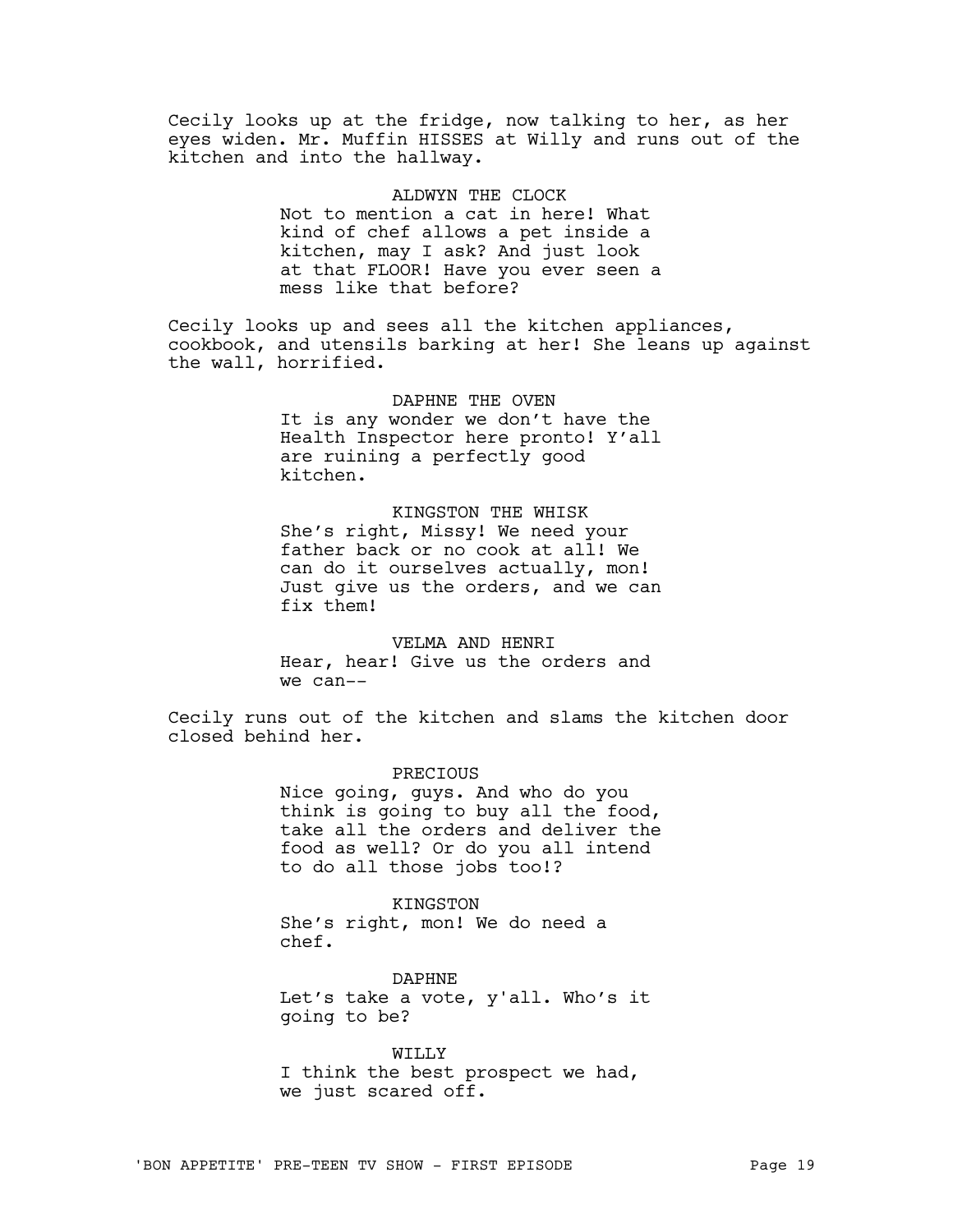### **HENRT**

He's right, you know. I like that girl. She reminds me of her father.

They all sigh as a picture of Emmett Clark hangs on the wall. He is ten years younger, wears his chef's hat and jacket, holds the cookbook Precious in his hands as he stands with Abigail (still pregnant) out front of Bon Appetite Catering Company. It seems this is the first day of business for them and the shop. They both smile.

# INT. BACK ALLEYWAY - DAYS LATER

Cecily stands in the alleyway kicking her soccer ball up and down on her sneaker. She wears her jeans and T-shirt and catches the ball in her hands. She peers inside the window and looks into the Bon Appetite kitchen, which is dark, as Ben enters the alleyway on his scooter and TOOTS his HORN.

Cecily sees Ben as he stops his scooter, takes off his helmet and looks at her.

> BEN What's up? Any luck finding another chef?

## CECILY

No. I told you before, we're moving back to Jamaica. Mom says it's going to be too hard doing this business without Dad around, so why bother?

BEN That's a lot of hogwash. Have you even tried?

### CECILY

We've tried nearly every day. But there is something strange going on in that kitchen, and not just anybody can--

### **BEN**

What? What are you talking about? What's wrong with the kitchen?

CECILY Never mind. It's not important. We're just moving is all. I don't want to talk about it.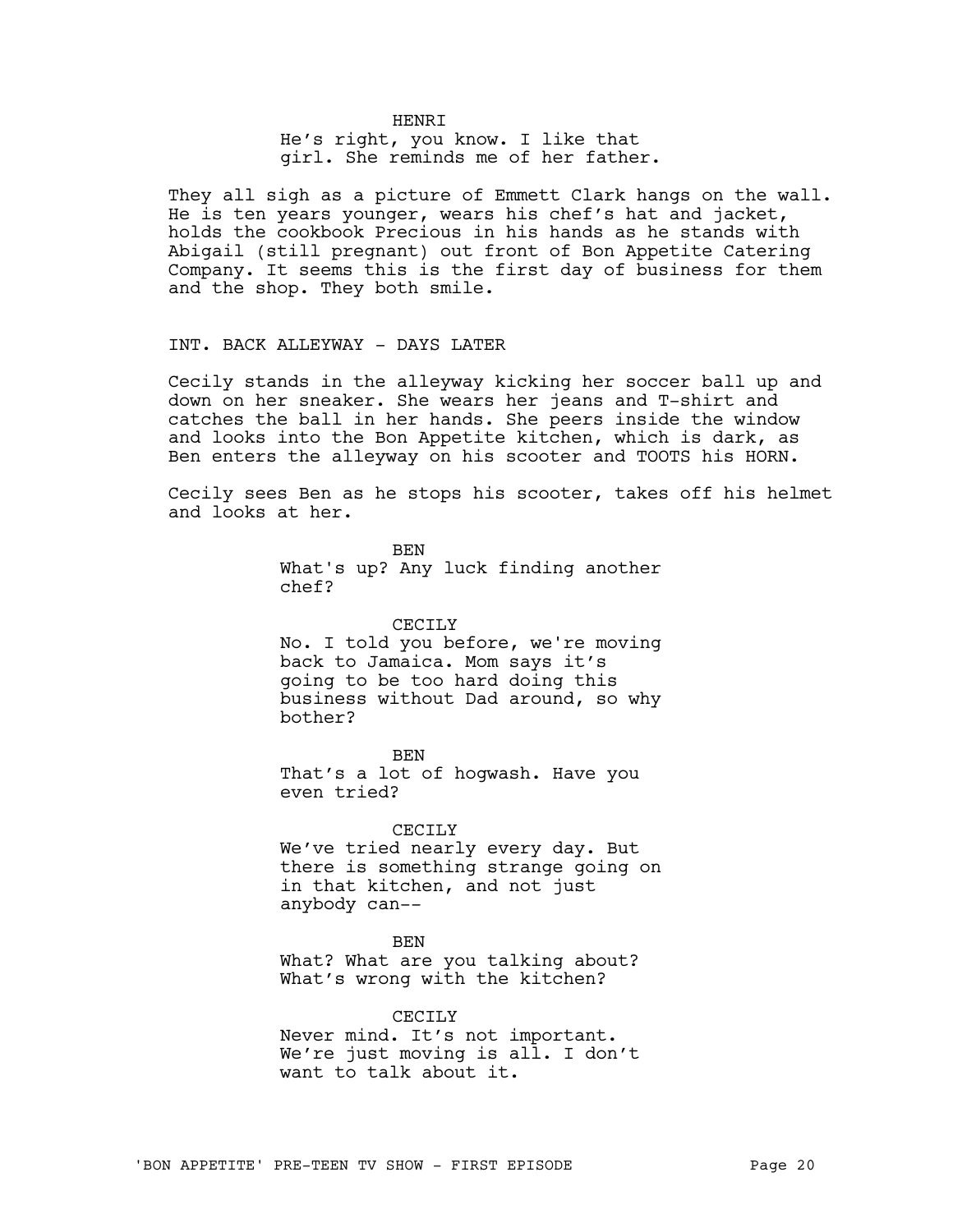She walks off and sits down on some crates in the alleyway. She turns away from Ben, fights back tears. Ben approaches.

BEN

Look, I know you miss him. I do too. But giving up everything he worked for isn't going to help things, is it? Do you really think that's what he'd want you to do?

#### CECILY

I am not giving up. It's just that he didn't tell me. He didn't tell me or my mother. And that's what bothers me.

BEN

Tell you want? That he was sick? I could have told you that. He wasn't taking care of himself and working too hard.

# CECTLY

I know that! But that's not even half of it. There is a reason he kept that kitchen door locked. And it wasn't because he was busy. It's because-- they are things in there going on, which shouldn't be going on. That's why!

BEN

You're nuts! It's just a kitchen. If you can't cook, or don't want to cook, just say so. But for God's sake, don't blame the kitchen! That's just stupid.

She holds her ball and walks off.

#### CECILY

Oh yeah? You mean you never once saw anything in there that was strange, not ever? Or heard any sounds maybe from other... things in there?

He looks at her, dumbfounded.

BEN You're getting a little crazy here, Cecily. But no matter. I guess it's to be expected after losing... (MORE)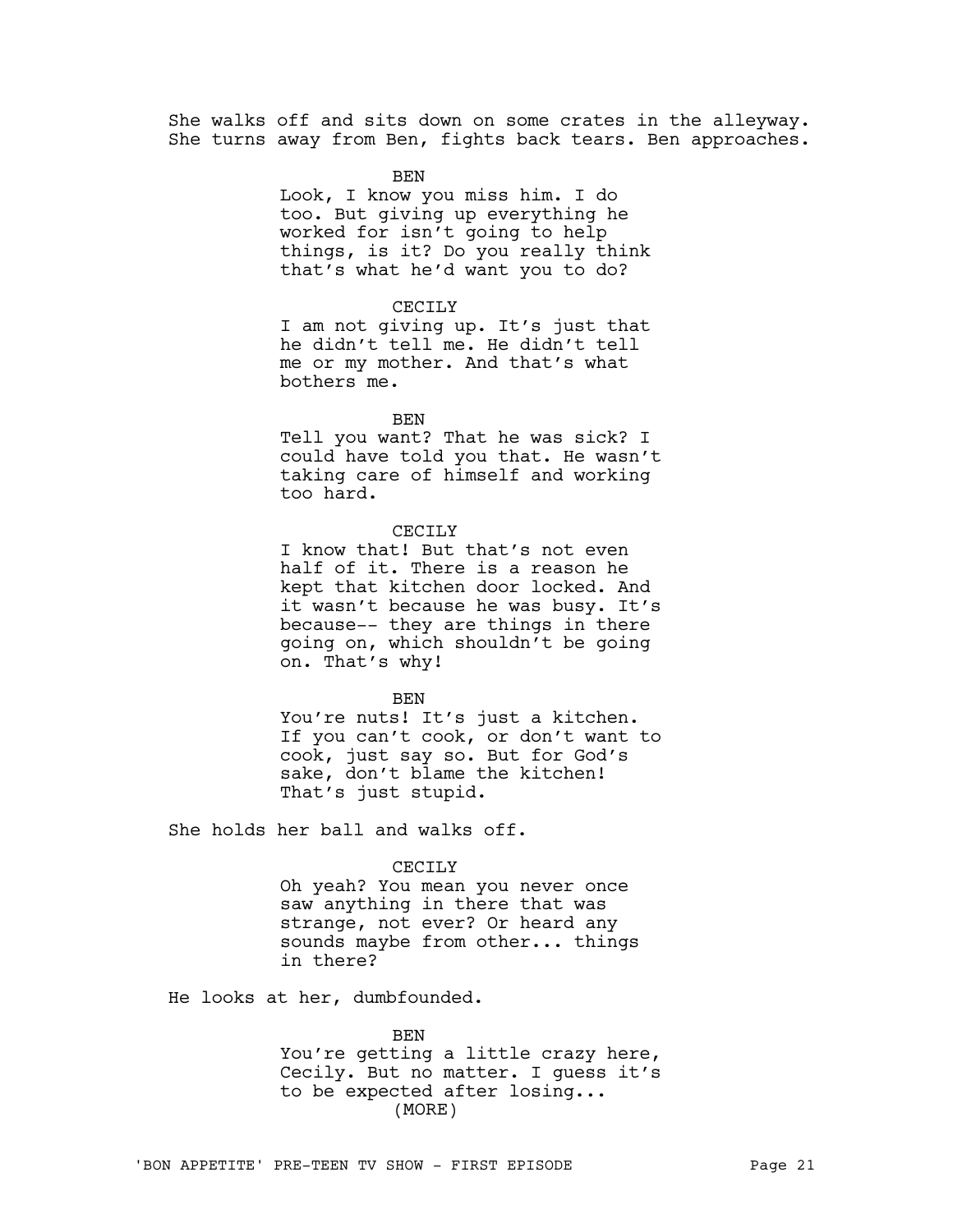# BEN (CONT'D)

after all that's happened in the past week. But either way, I need this job. I've got Mom and two brothers at home, and no Dad at home anymore. And it's hard enough just trying to find a job I can do after school besides.

### CECTLY

Well, you're wasting your time. I told you already, we're moving.

BEN Fine. Then go ahead and move. I still need my school books, which I left here last week. I'm going inside to get them.

He walks towards the kitchen door as Cecily watches him.

CECTLY I wouldn't do that if I were you. That kitchen isn't safe.

**BEN** (opens door) Oh yeah?

CECILY In fact, it's filthy and sick!

Too late -- Ben is already inside the kitchen.

INT. BON APPETITE KITCHEN - CONTINUOUS

Ben turns ON the kitchen LIGHTS and looks around. The entire kitchen is completely spotless from floor to ceiling. All the appliances, stove, and utensils shine from polish. Even the pots and pans sparkle.

> BEN Looks fine to me.

He sees his books on the counter and picks them up. He places them into his bookbag as Cecily enters and looks around.

> CECILY Hey. How did that happen? There was ketchup and flour and food everywhere just a few... days ago.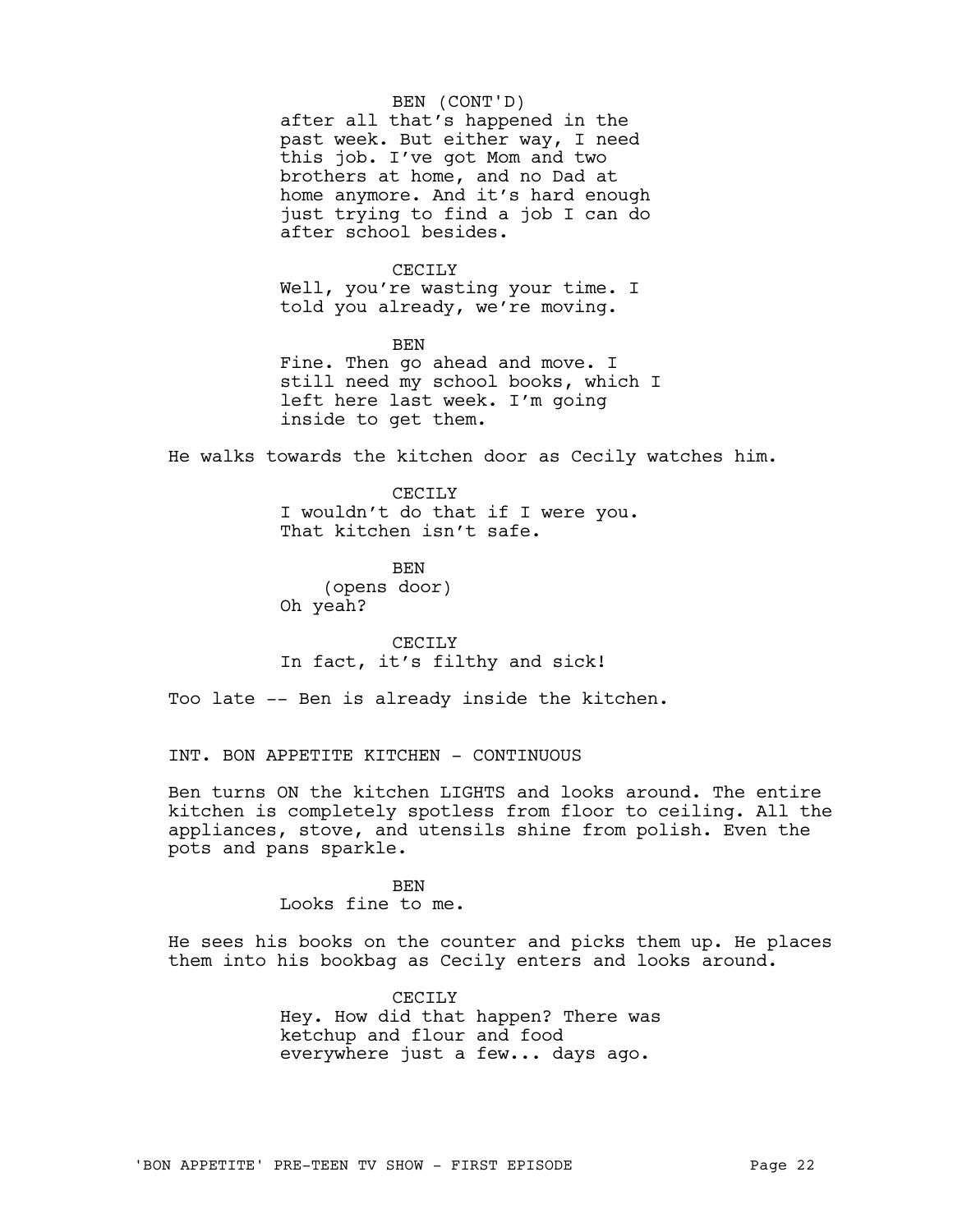**BEN** Must be the mice or maybe Mr. Muffins. I'm sure they had a swell of a picnic.

CECILY That's not funny.

BEN

No, you're right. It's actually sad. Especially the giving up part and moving away. I wish to hell I had your luck. I'd be in here doing my best just to make sure--

He looks up and sees Mrs. Juniper looking in the door. She sees him and ducks out of view.

BEN (CONT'D)

And that's another reason. Her. She's just waiting for you to move so she can take all of your business. And everyone knows she's the worst cook in town. There must be some things even I can make that would be better tasting than hers. And I'm no cook at all.

The cookbook Precious opens as its pages flutter and then stop.

> CECTLY That's easy for you to say. Only I'm just ten, and my mom already works all day doing the books. Besides, I already told you, we tried other cooks and well... they just quit is all. Every one of them!

> > BEN

Whatever. Meanwhile, I'm starved. I missed lunch today at school 'cause I had to clean the hamster cage for some kid who got sick. How about I make something quick before I...?

Ben opens Willy the fridge, which opens easily and is completely stocked.

> BEN (CONT'D) Wow! Look at all this food in there. Who went shopping? You and your mom?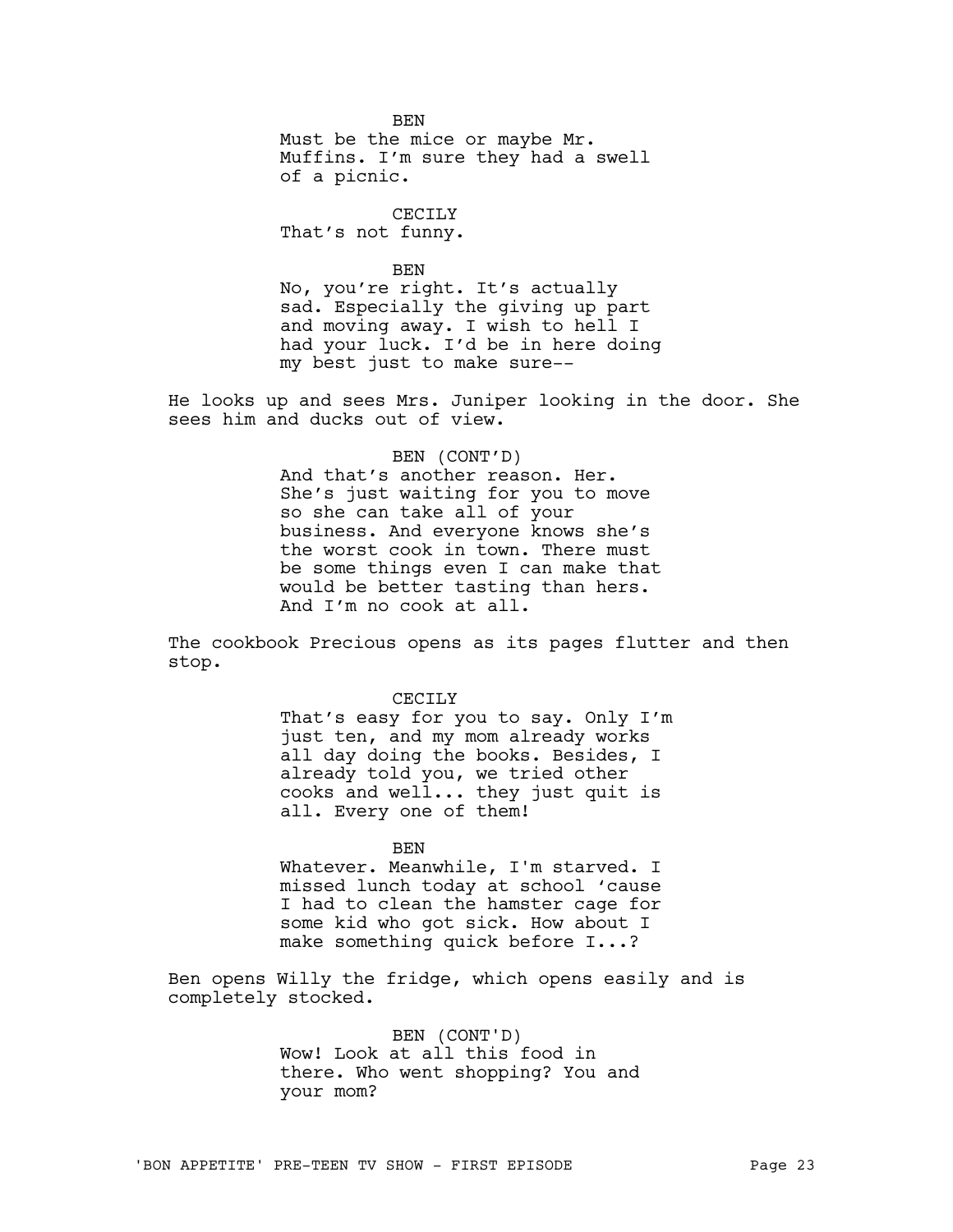He takes out some ham, eggs, cheese and milk and puts it on the counter. Cecily looks inside the fridge, also shocked.

> CECILY What? That wasn't full the last time I--

> BEN Sounds to me like it's only you whose looking to close this kitchen.

Ben takes out a bowl and mixes the eggs, milk, cheese and ham together. He starts the stove and pours the mix into a pan. The stove lights itself.

> BEN (CONT'D) Wow, that's an interesting stove. When did it start to do that?

> > CECILY

I told you already, this isn't just any kitchen. There are a lot of strange things that... go on in here.

She looks around as Ben cooks the eggs and flips them over. He looks up and sees Mrs. Juniper staring into the window, this time watching the two of them. She ducks out of view.

> **BEN** Well, don't look now, but while you're busy packing, Mrs. Juniper's already putting flyers up all over town, offering free dinners for all new customers. You ever try one of her free dinners?

He finishes cooking the omelet and puts it onto a plate.

#### CECILY

No.

BEN Trust me, eating the paper plate would make you less sick. Hum, I think I'll use some hot sauce on mine. You want some?

Ben heads over to get some hot sauce as Velma and Kingston come over to his plate and plop some spices and sour cream into his dish, along with Henri who scatters it with some scallions. Cecily sees this, eyes widening.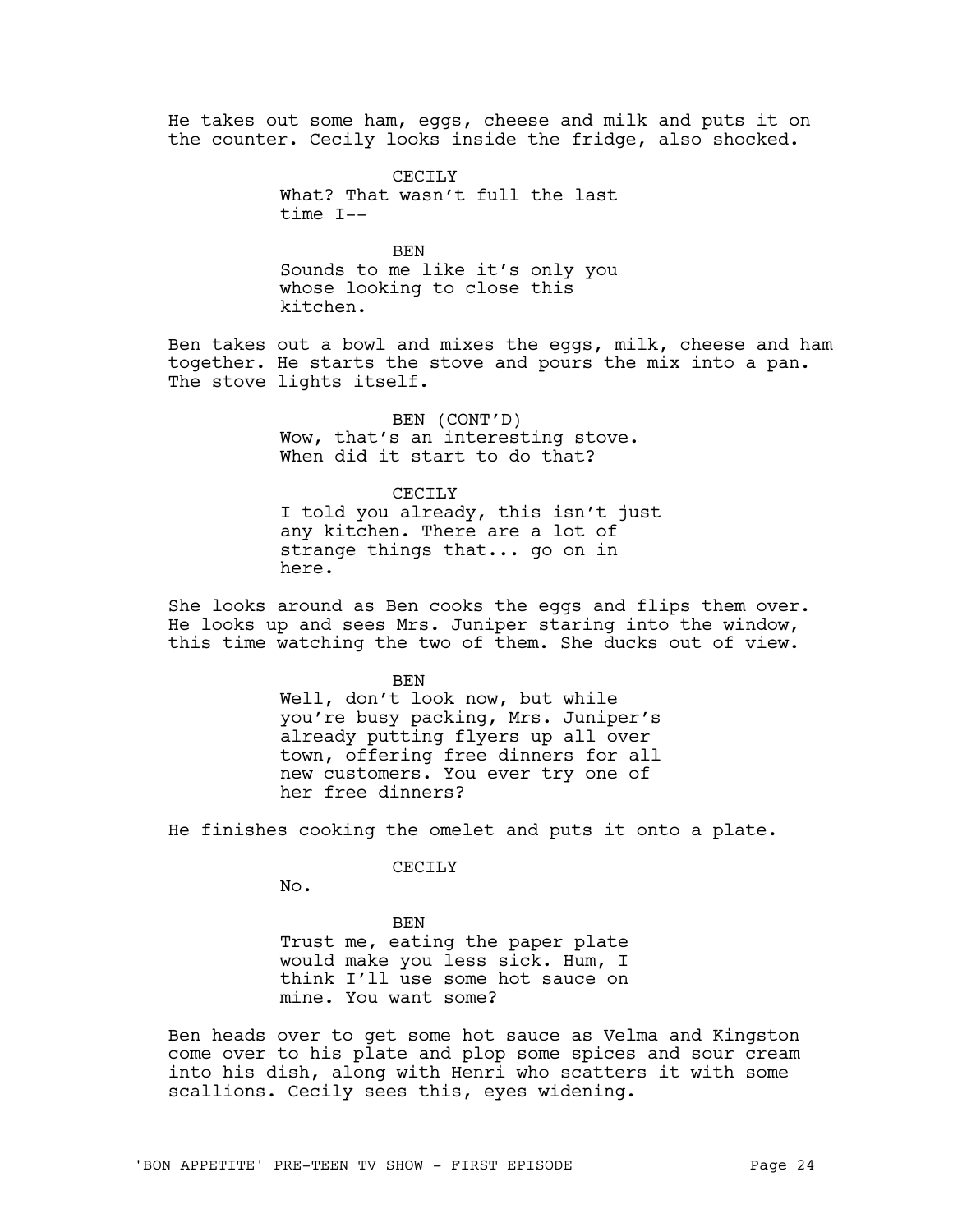CECILY Hey! Stop that!

Ben sits back down and sees the omelet changed.

BEN What'd you do? Is that sour cream and scallions?

CECTLY I didn't do it. I told you, it's this kitchen. They just came over here and--

BEN (smells omelet) Hum, smells great. Indian Paprika and mustard powder.

Ben tastes it as his eyes widen. He eats, unable to stop himself as Cecily grabs the dish. She takes his folk and tries it. Her eyes widen.

> CECILY I know that recipe. My dad used to make that for my breakfast. Only how did...?

Unsure, she looks at the cookbook, which is open. She looks inside and sees the same recipe. Omelet Nasi.

> **BEN** God, that was great. I feel like a new kid. I could run a mile now, and just a few minutes ago, I was well... beat. (puts dish in sink) And you, you've been holding out on me. You can cook. I bet you're just as good as your father.

CECILY I am not. It's this place, I keep telling you. I don't understand it.

BEN Oh, right. The kitchen.

Cecily sits down and starts crying.

BEN (CONT'D) Hey. It's okay. Things'll get better. (MORE)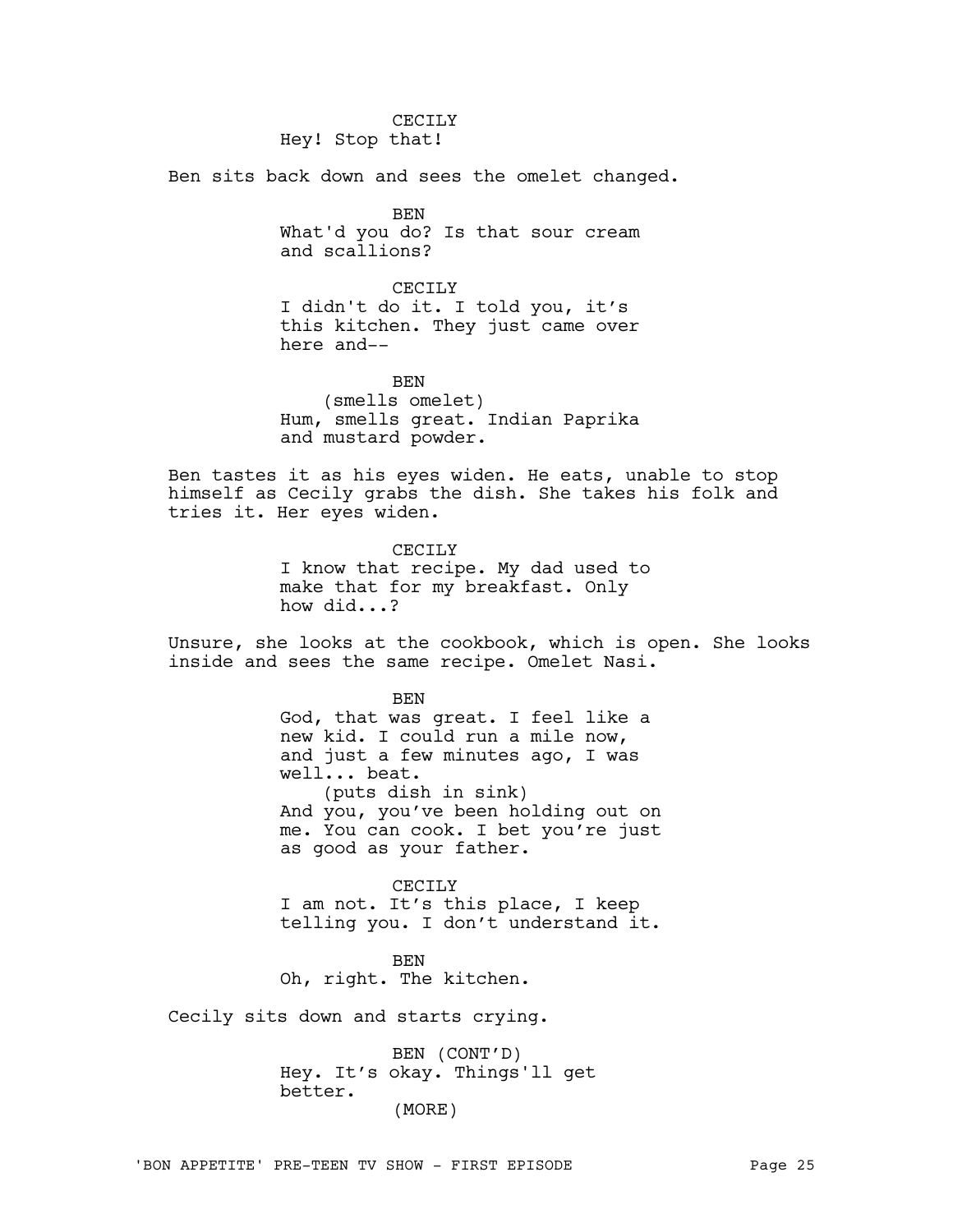How about we stick around and see if I can't help you get a few of these orders put together. BEN (CONT'D)

Cecily looks up at him.

CECILY

My mom told them, we're not taking any more orders. There's nothing to fill.

**BEN** 

Oh, really?

He enters the hallway and returns a minute later with a stack of orders in his hands.

> BEN (CONT'D) What do you call these?

CECTLY We can't do all that. I haven't even baked a cake before.

**BEN** You got the cookbook right here. Besides, if they don't work out, who's to say you didn't at least give it a shot, right?

She sees the picture of her dad on the wall and then sees Mrs. Juniper again looking in the window. She gets up and pulls the shade down.

> CECILY You're right. What am I so afraid of? It's just a kitchen, and they're just... well, not human.

Ben looks at her strangely.

BEN Right. So here's my plan. You get busy working on these, and I'll go take down all those flyers Mrs. Juniper has put up and replace them with new flyers that say the Bon Appetite is back in business.

CECILY Now hold on, Ben Buckley. I only said I would try to--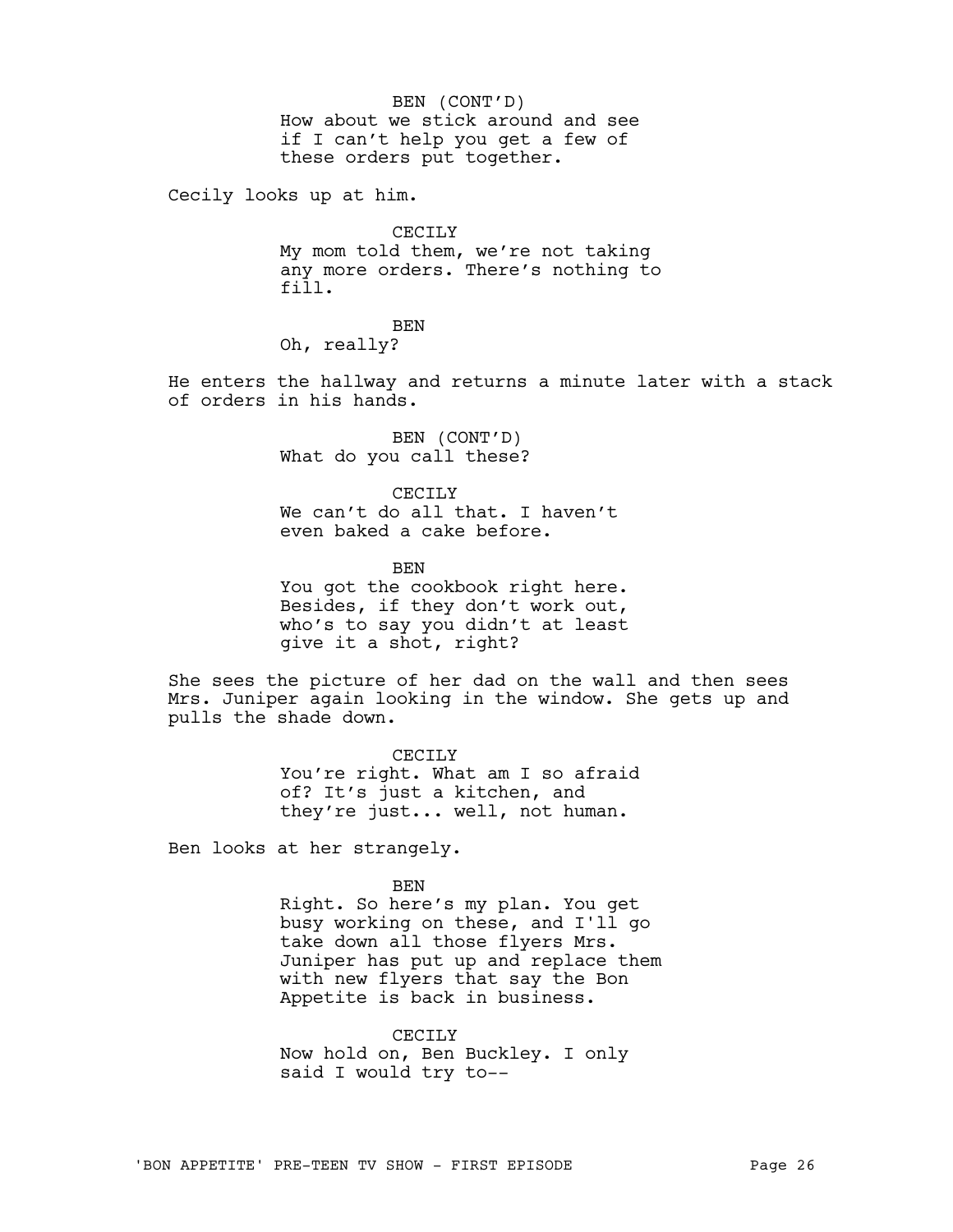**BEN** 

(heads for back door) And when I get back, I'll help you pack up all this stuff and start my deliveries again, and help you clean up the kitchen and all. Deal?

CECILY But, Ben Buckley, I never said I was going to--

BEN And that's another thing. Stop calling me "Ben Buckley"! I prefer just Ben!

She looks at him and blushes. Abigail enters the kitchen and sees them both talking.

> ABIGAIL What's going on?

**BEN** We're back in business, Mrs. C! And nice job with the fridge. I like the way you order. I'll be back soon.

Ben leaves the kitchen.

ABIGAIL What's he talking about?

Cecily steers her out of the kitchen.

CECILY Never mind, Mom. I'm going to be doing some cooking.

ABIGAIL

What?

CECILY You heard me. I'm going to be finishing up all those orders you took that nobody ever got completed.

ABIGAIL But, honey, you don't know the first think about--

CECILY That's why I've got help.

'BON APPETITE' PRE-TEEN TV SHOW - FIRST EPISODE PAGE 27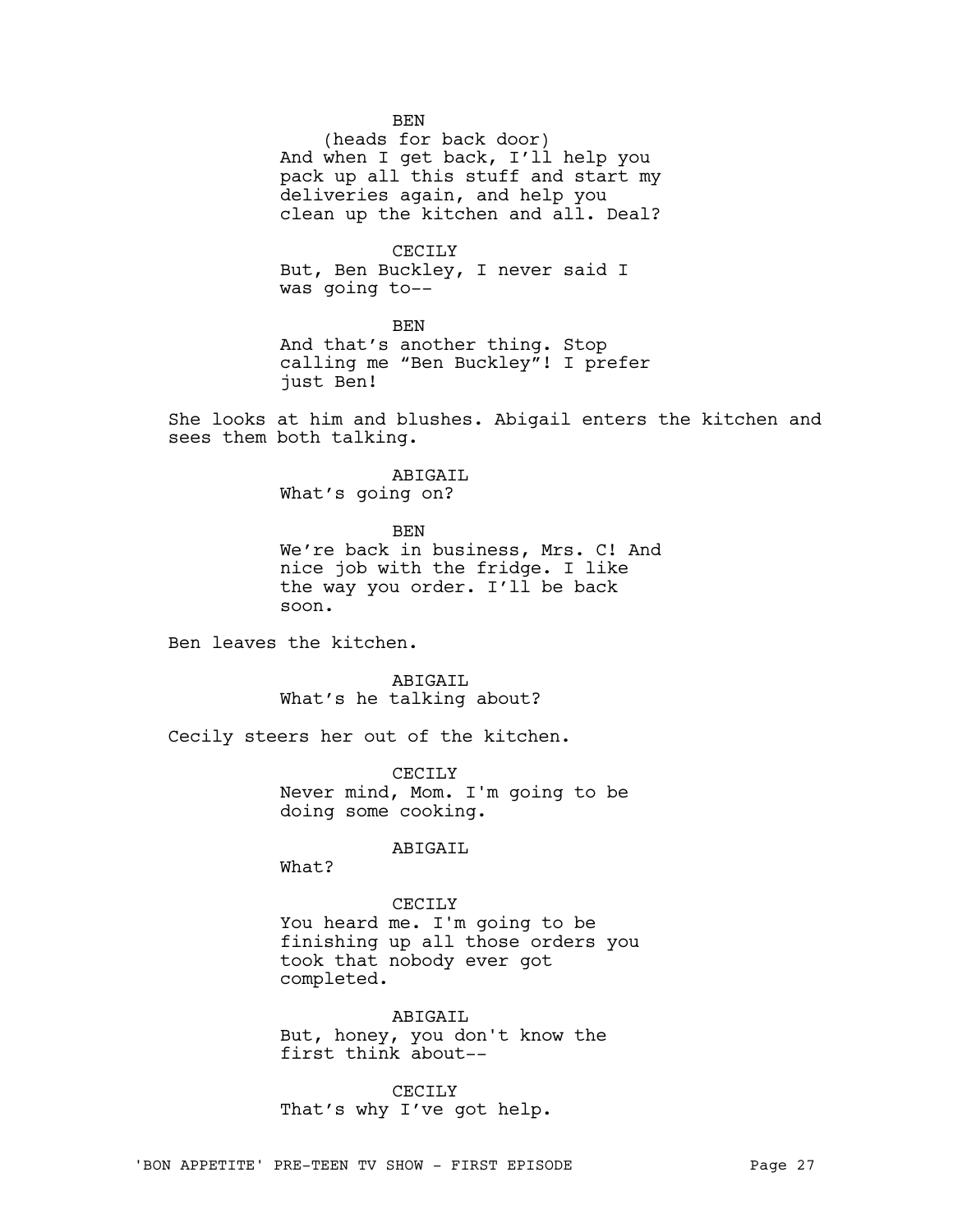## ABIGAIL

What help are you talking about? You're only ten, honey and this isn't just some after-school sort of thing! It's serious--

## CECILY

I know what it is, Mom. But I can't just give up that easy yet. At least let me try one recipe on my own, and if I screw it up, then I'll know this isn't what Dad wants or what I need to do for him either. Or for us. Okay?

Abigail smiles. She touches her daughter's face, pleased with her. THE PHONE RINGS in the hallway.

#### ABIGAIL

Okay, sweetie. But start with the Spaghetti Bolognese. I have a feeling this is Mrs. Fergerson again. She's been calling like clockwork every day, and doesn't seem to take no for an answer.

CECILY

Right, Mom. I'll get on to it right away.

Abigail leaves the kitchen. Cecily stands alone in the kitchen and sees her dad's chef hat on the table. She puts it on and then puts her hands on her hips. She shouts!

> CECILY (CONT'D) Okay, listen up! You may be listening and watching, but I've got news for you! I'm the new chef in town, and I am not afraid of you or scared of this kitchen.

Willy comes alive as do the rest of the utensils, clock, stove, cookbook, spices, whisk and carving knife.

> WILLY/DAPHNE/HENRI/KINGSTON/VELMA Well, well, well. Look who's talking to us finally! It's Emmett's daughter!

PRECIOUS Back off, the girl's got something to say, let her say it!

Cecily backs off, still frightened of them all.

'BON APPETITE' PRE-TEEN TV SHOW - FIRST EPISODE PAGE 28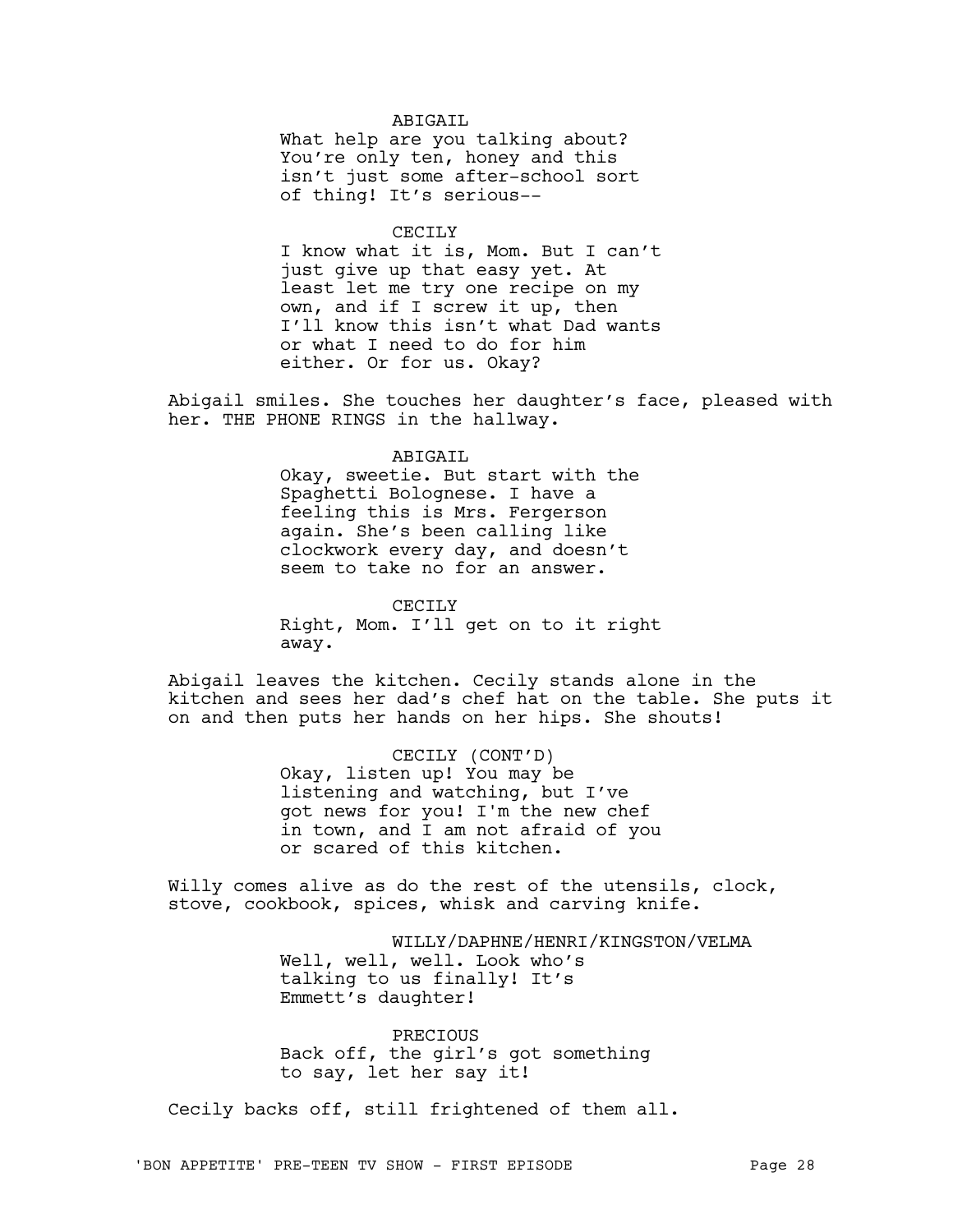# CECTLY

Well, I... I just want to make sure my dad is proud of me is all. That I can make him proud of all of us. Is that so much to ask?

### PRECIOUS

Thatta girl! Sounds just like her father. I say we let Cecily use the kitchen and do her best. As long as she's willing to follow the rules of course.

# CECTLY

What rules?

### ALDWYN

The rules of the cookbook, Precious of course!

## PRECIOUS

Follow the rules and never look back. Now here we go. Spaghetti Bolognese. Willy, get the ingredients, Velma the spice, Kingston the whisk, and Henri--

## CECILY

Wait a minute, wait a minute. Didn't I just say I was going to be the boss?

They all laugh at her.

# KINGSTON

There is something this girl doesn't know about the kitchen, mon. In this kitchen, Precious and we are boss! Not the--

Kingston SNEEZES.

# HENRI

(crying) -- chef! Why do you think I keep crying my heart out for you? Poor girl.

KINGSTON 'Cause you're cutting onions again, that's why!